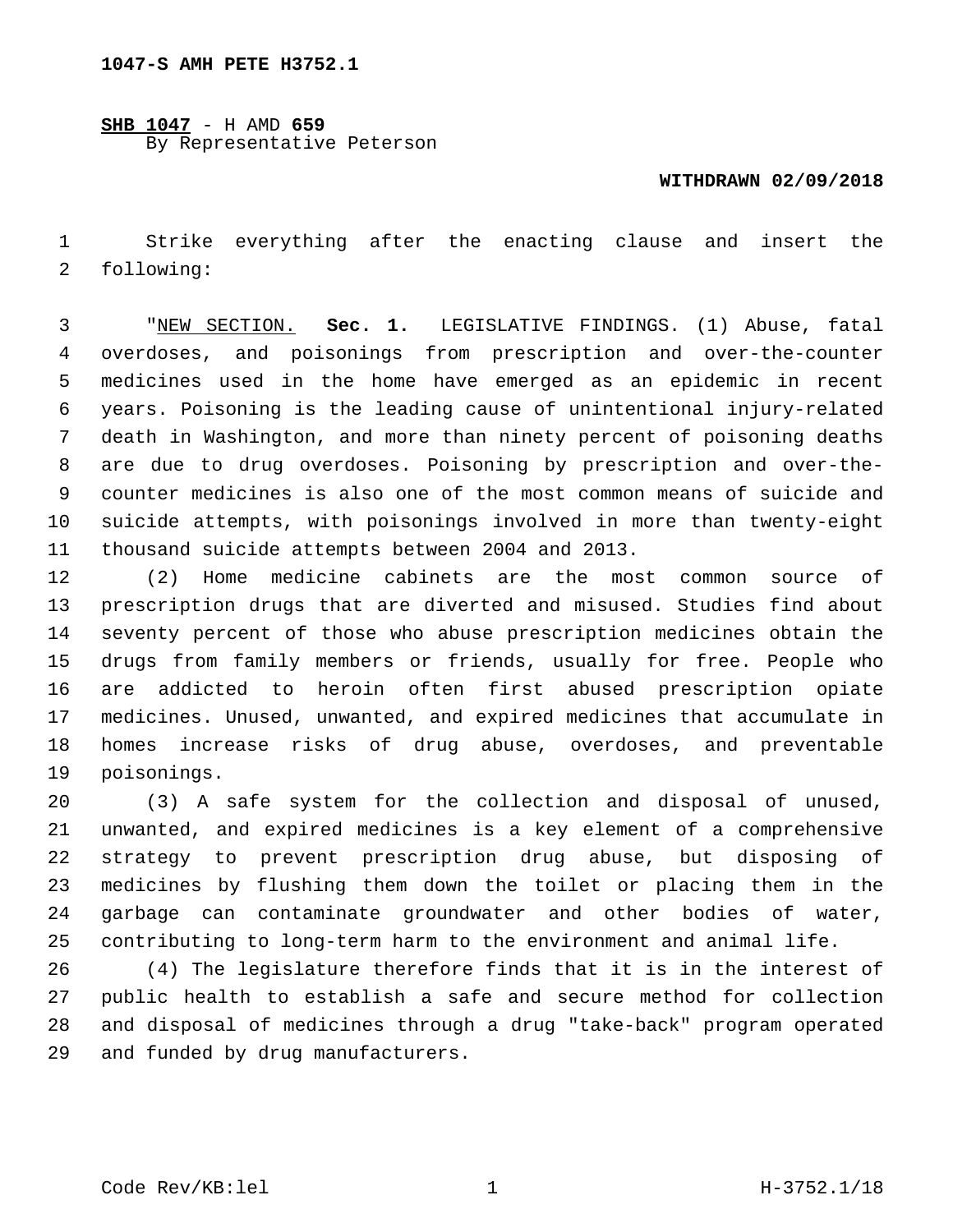NEW SECTION. **Sec. 2.** DEFINITIONS. The definitions in this section apply throughout this chapter unless the context clearly requires otherwise.

 (1) "Authorized collector" means any of the following persons or entities that have entered into an agreement with a program operator to collect covered drugs:6

 (a) A person or entity that is registered with the United States drug enforcement administration and that qualifies under federal law to modify its registration to collect controlled substances for the 10 purpose of destruction;

11 (b) A law enforcement agency; or

 (c) An entity authorized by the department to provide an alternative collection mechanism for certain covered drugs that are not controlled substances, as defined in RCW 69.50.101.

 (2) "Collection site" means the location where an authorized collector operates a secure collection receptacle for collecting 17 covered drugs.

 (3) "Covered drug" means a drug from a covered entity that the covered entity no longer wants and that the covered entity has abandoned or discarded or intends to abandon or discard. "Covered drug" includes legend drugs and nonlegend drugs, brand name and generic drugs, drugs for veterinary use, and drugs in medical devices and combination products, including prefilled injector products with a retractable or otherwise securely covered needle.

 (4) "Covered entity" means a state resident or other nonbusiness entity and includes an ultimate user, as defined by regulations adopted by the United States drug enforcement administration. "Covered entity" does not include a business generator of pharmaceutical waste, such as a hospital, clinic, health care provider's office, veterinary clinic, pharmacy, or law enforcement 31 agency.

 (5) "Covered manufacturer" means a person, corporation, or other entity engaged in the manufacture of drugs sold in or into Washington state. "Covered manufacturer" does not include a retail pharmacy that sells a drug under the retail pharmacy's store label if the manufacturer of the drug is identified under section 4 of this act.

(6) "Department" means the department of health.

(7)(a) "Drug" means:38

 (i) Substances recognized as drugs in the official United States pharmacopoeia, official homeopathic pharmacopoeia of the United Code Rev/KB:lel 2 H-3752.1/18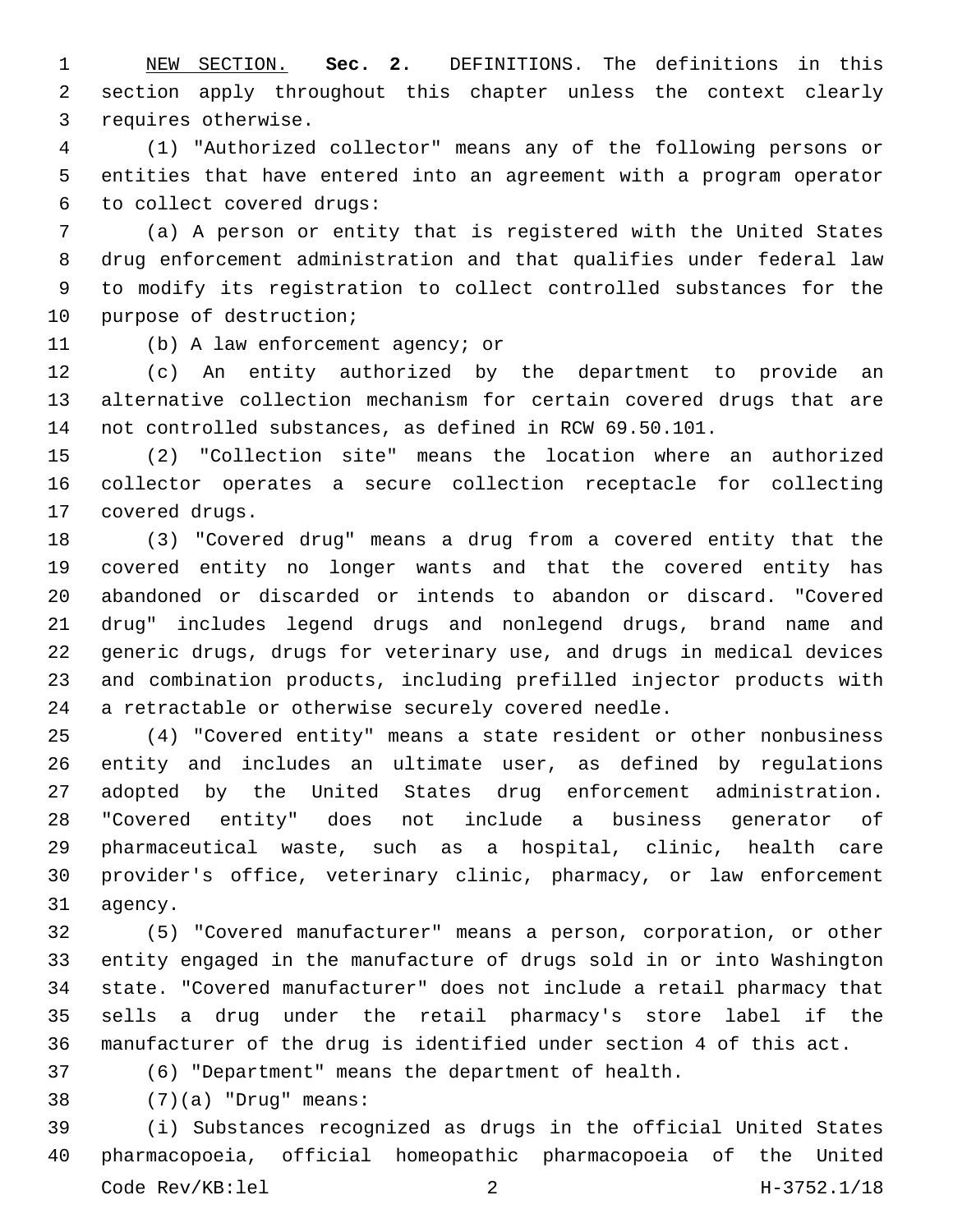States, or official national formulary, or any supplement to any of 2 them; (ii) Substances intended for use in the diagnosis, cure, mitigation, treatment, or prevention of disease in human beings or 5 animals; (iii) Substances other than food, minerals, or vitamins that are intended to affect the structure or any function of the body of human 8 beings or animals; and (iv) Substances intended for use as a component of any article specified in (a)(i), (ii), or (iii) of this subsection. 11 (b) "Drug" does not include: 12 (i) Vitamins or supplements; (ii) Herbal-based remedies and homeopathic drugs, products, or 14 remedies; (iii) Controlled substances contained in schedule I of the uniform controlled substances act, chapter 69.50 RCW; (iv) Cosmetics, shampoos, sunscreens, toothpaste, antiperspirants, or other personal care products that are regulated as both cosmetics and nonprescription drugs under the federal food, drug, and cosmetic act, 21 U.S.C. Sec. 301 et seq.; (v) Drugs for which manufacturers provide a drug take-back program as part of a federal food and drug administration managed risk evaluation and mitigation strategy under 21 U.S.C. Sec. 355-1; (vi) Drugs that are biological products, as defined in RCW 69.41.110, if the producer provides a separate drug take-back 26 program; (vii) Drugs that are used solely in a clinical setting; or (viii) Pet pesticide products contained in pet collars, powders, 29 shampoos, topical applications, or other forms. (8) "Drug take-back organization" means an organization designated by a manufacturer or group of manufacturers to act as an agent on behalf of each manufacturer to develop and implement a drug 33 take-back program. (9) "Drug take-back program" or "program" means a program implemented by a program operator for the collection, transportation, 36 and disposal of covered drugs. (10) "Drug wholesaler" means an entity licensed as a wholesaler 38 under chapter 18.64 RCW. (11) "Generic drug" means a drug that is chemically identical or

 bioequivalent to a brand name drug in dosage form, safety, strength, Code Rev/KB:lel 3 H-3752.1/18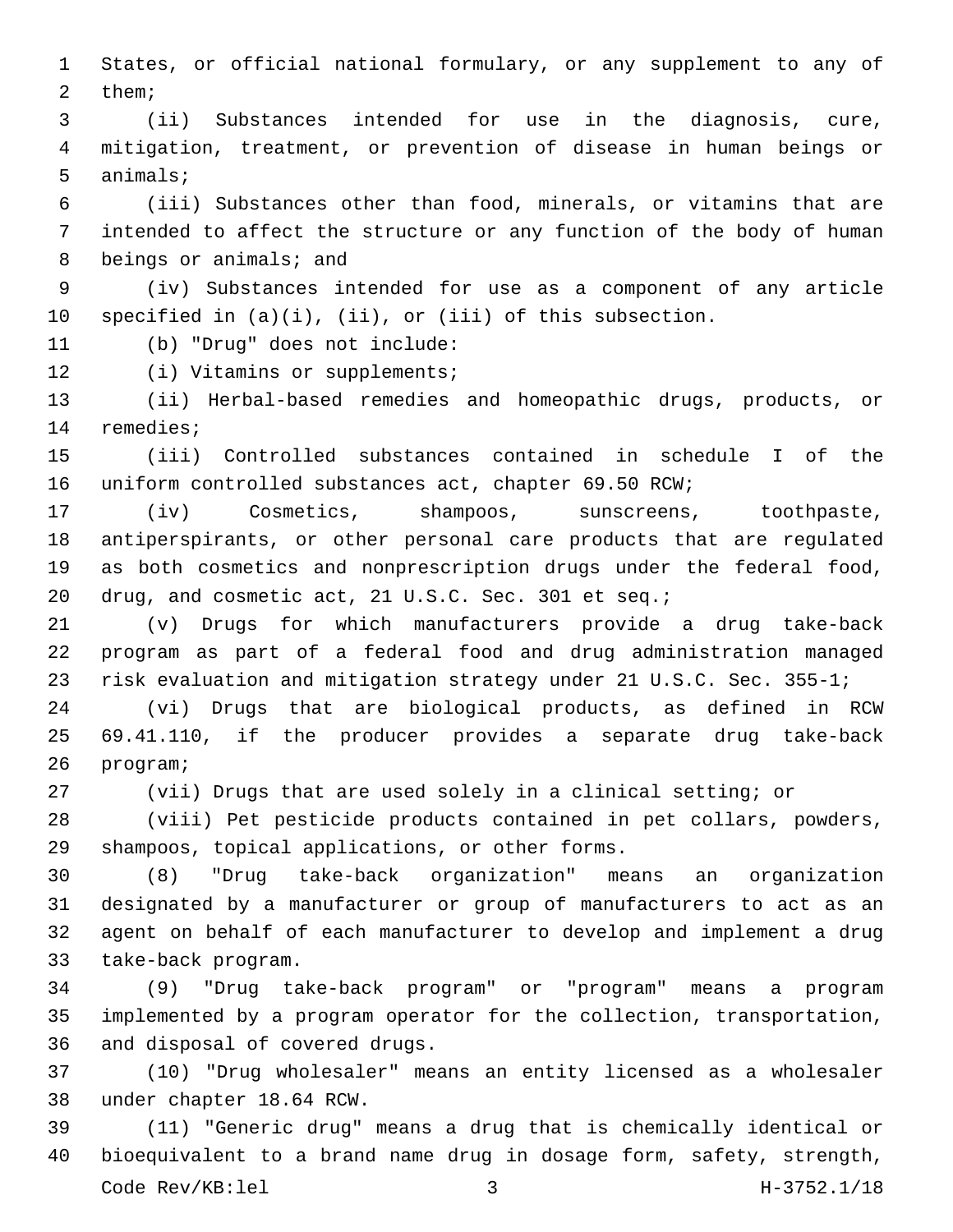route of administration, quality, performance characteristics, and intended use. The inactive ingredients in a generic drug need not be identical to the inactive ingredients in the chemically identical or bioequivalent brand name drug.4

 (12) "Legend drug" means a drug, including a controlled substance under chapter 69.50 RCW, that is required by any applicable federal or state law or regulation to be dispensed by prescription only or 8 that is restricted to use by practitioners only.

 (13) "Mail-back program" means a method of collecting covered drugs from covered entities by using prepaid, preaddressed mailing 11 envelopes.

(14) "Manufacture" has the same meaning as in RCW 18.64.011.

 (15) "Nonlegend drug" means a drug that may be lawfully sold 14 without a prescription.

 (16) "Pharmacy" means a place licensed as a pharmacy under 16 chapter 18.64 RCW.

 (17) "Program operator" means a drug take-back organization, covered manufacturer, or group of covered manufacturers that implements or intends to implement a drug take-back program approved 20 by the department.

 (18) "Retail pharmacy" means a place licensed as a pharmacy under chapter 18.64 RCW for the retail sale and dispensing of drugs.

(19) "Secretary" means the secretary of health.

 NEW SECTION. **Sec. 3.** REQUIREMENT TO PARTICIPATE IN A DRUG TAKE- BACK PROGRAM. A covered manufacturer must establish and implement a drug take-back program that complies with the requirements of this chapter. A manufacturer that becomes a covered manufacturer after the effective date of this section must, no later than six months after the date on which the manufacturer became a covered manufacturer, participate in an approved drug take-back program or establish and implement a drug take-back program that complies with the requirements of this chapter. A covered manufacturer may establish and implement a drug take-back program independently, as part of a group of covered manufacturers, or through membership in a drug take-back organization.

 NEW SECTION. **Sec. 4.** IDENTIFICATION OF COVERED MANUFACTURERS. (1) No later than ninety days after the effective date of this section, a drug wholesaler that sells a drug in or into Washington Code Rev/KB:lel 4 H-3752.1/18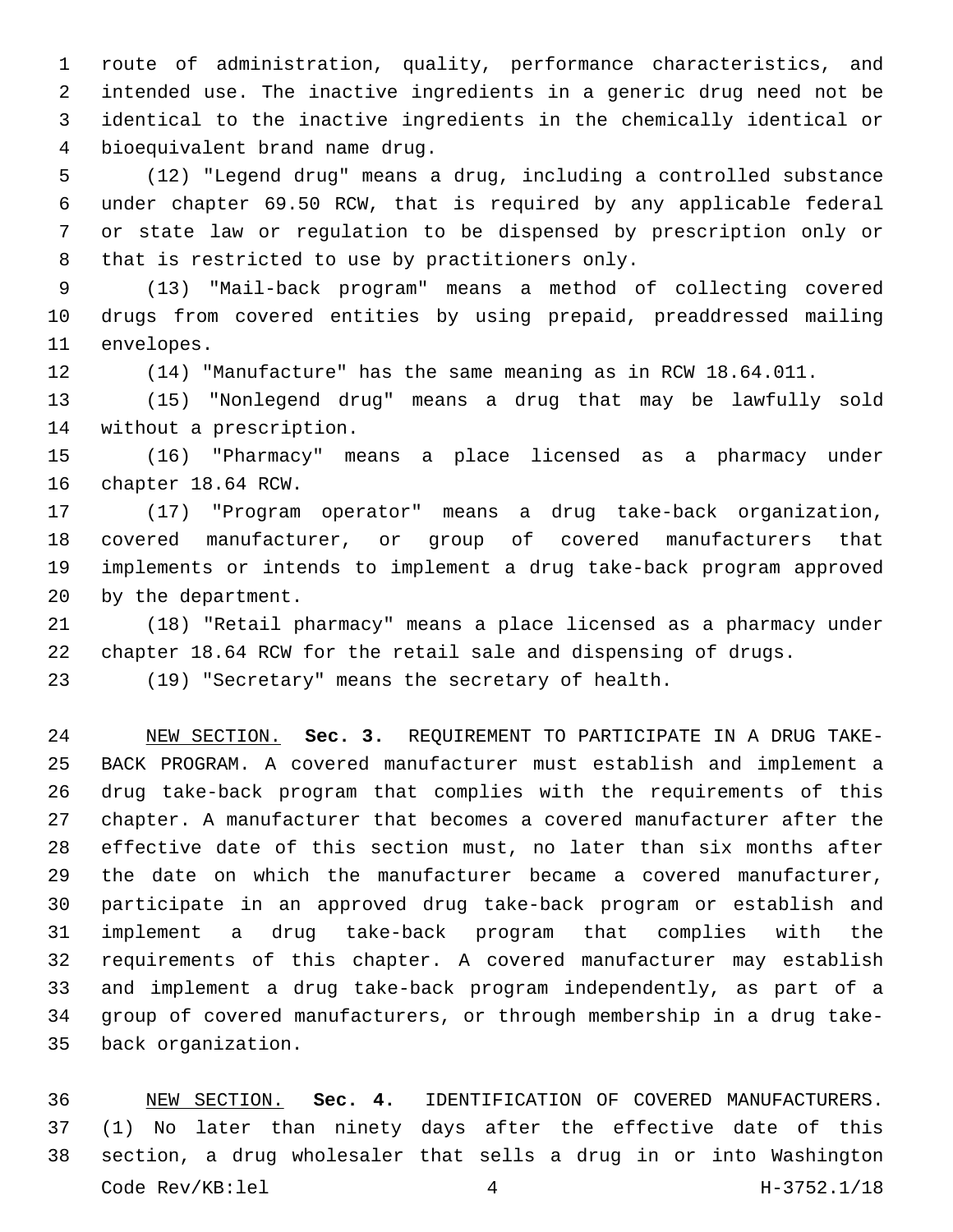must provide a list of drug manufacturers to the department in a form agreed upon with the department. A drug wholesaler must provide an updated list to the department on January 15th of each year.

 (2) No later than ninety days after the effective date of this section, a retail pharmacy must provide written notification to the department identifying the drug manufacturer from which the retail pharmacy obtains a drug that the retail pharmacy sells under its 8 store label.

 (3) A person or entity that receives a letter of inquiry from the department regarding whether or not it is a covered manufacturer under this chapter shall respond in writing no later than sixty days after receipt of the letter. If the person or entity does not believe it is a covered manufacturer for purposes of this chapter, it shall: (a) State the basis for the belief; (b) provide a list of any drugs it sells, distributes, repackages, or otherwise offers for sale within the state; and (c) identify the name and contact information of the manufacturer of the drugs identified under (b) of this 18 subsection.

 NEW SECTION. **Sec. 5.** DRUG TAKE-BACK PROGRAM APPROVAL. (1) By October 1, 2019, a program operator must submit a proposal for the establishment and implementation of a drug take-back program to the department for approval. The department shall approve a proposed program if the applicant submits a completed application, the proposed program meets the requirements of subsection (2) of this section, and the applicant pays the appropriate fee established by the department under section 12 of this act.

 (2) To be approved by the department, a proposed drug take-back 28 program must:

 (a) Identify and provide contact information for the program operator and each participating covered manufacturer;

 (b) Identify and provide contact information for the authorized collectors for the proposed program, as well as the reasons for excluding any potential authorized collectors from participation in 34 the program;

 (c) Provide for a collection system that complies with section 6 36 of this act;

 (d) Provide for a handling and disposal system that complies with 38 section 8 of this act;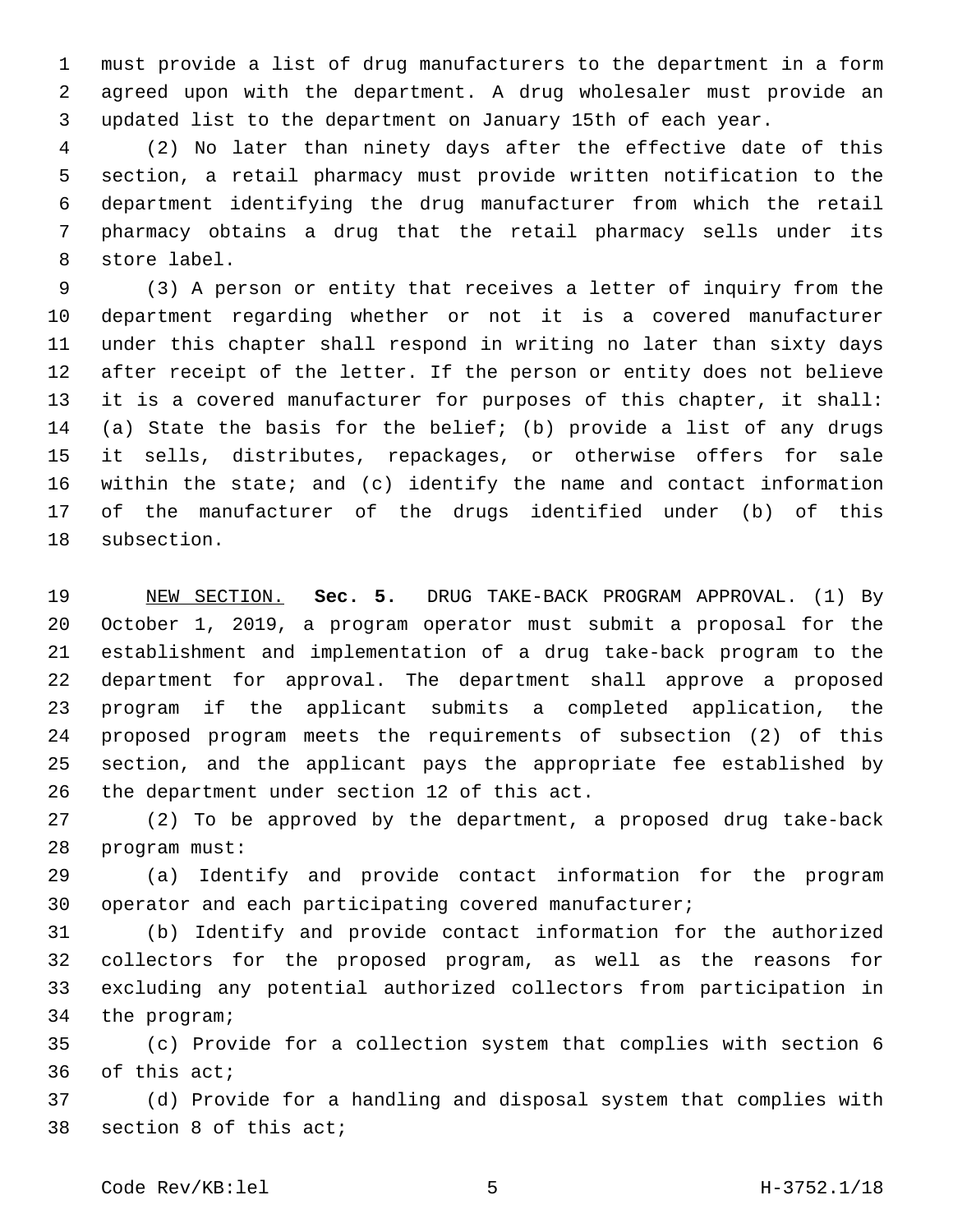(e) Identify any transporters and waste disposal facilities that 2 the program will use;

 (f) Adopt policies and procedures to be followed by persons handling covered drugs collected under the program to ensure safety, security, and compliance with regulations adopted by the United States drug enforcement administration, as well as any applicable 7 laws;

 (g) Ensure the security of patient information on drug packaging during collection, transportation, recycling, and disposal;

 (h) Promote the program by providing consumers, pharmacies, and other entities with educational and informational materials and evaluate the effectiveness of promotion, outreach, and public 13 education activities, as required by section 7 of this act;

 (i) Demonstrate adequate funding for all administrative and operational costs of the drug take-back program, with costs apportioned among participating covered manufacturers according to 17 sales revenues in Washington state;

 (j) Set long-term and short-term goals with respect to collection 19 amounts and public awareness; and

 (k) Consider: (i) The use of existing providers of pharmaceutical waste transportation and disposal services; (ii) separation of covered drugs from packaging to reduce transportation and disposal 23 costs; and (iii) recycling of drug packaging.

 (3)(a) No later than one hundred twenty days after receipt of a drug take-back program proposal, the department shall either approve or reject the proposal in writing to the applicant. The department may extend the deadline for approval or rejection of a proposal for good cause. If the department rejects the proposal, it shall provide 29 the reason for rejection.

 (b) No later than sixty days after receipt of a notice of rejection under (a) of this subsection, the applicant shall submit a revised proposal to the department. The department shall either approve or reject the revised proposal in writing to the applicant within ninety days after receipt of the revised proposal, including 35 the reason for rejection, if applicable.

 (c) If the department rejects a revised proposal, the department may:

 (i) Require the program operator to submit a further revised 39 proposal;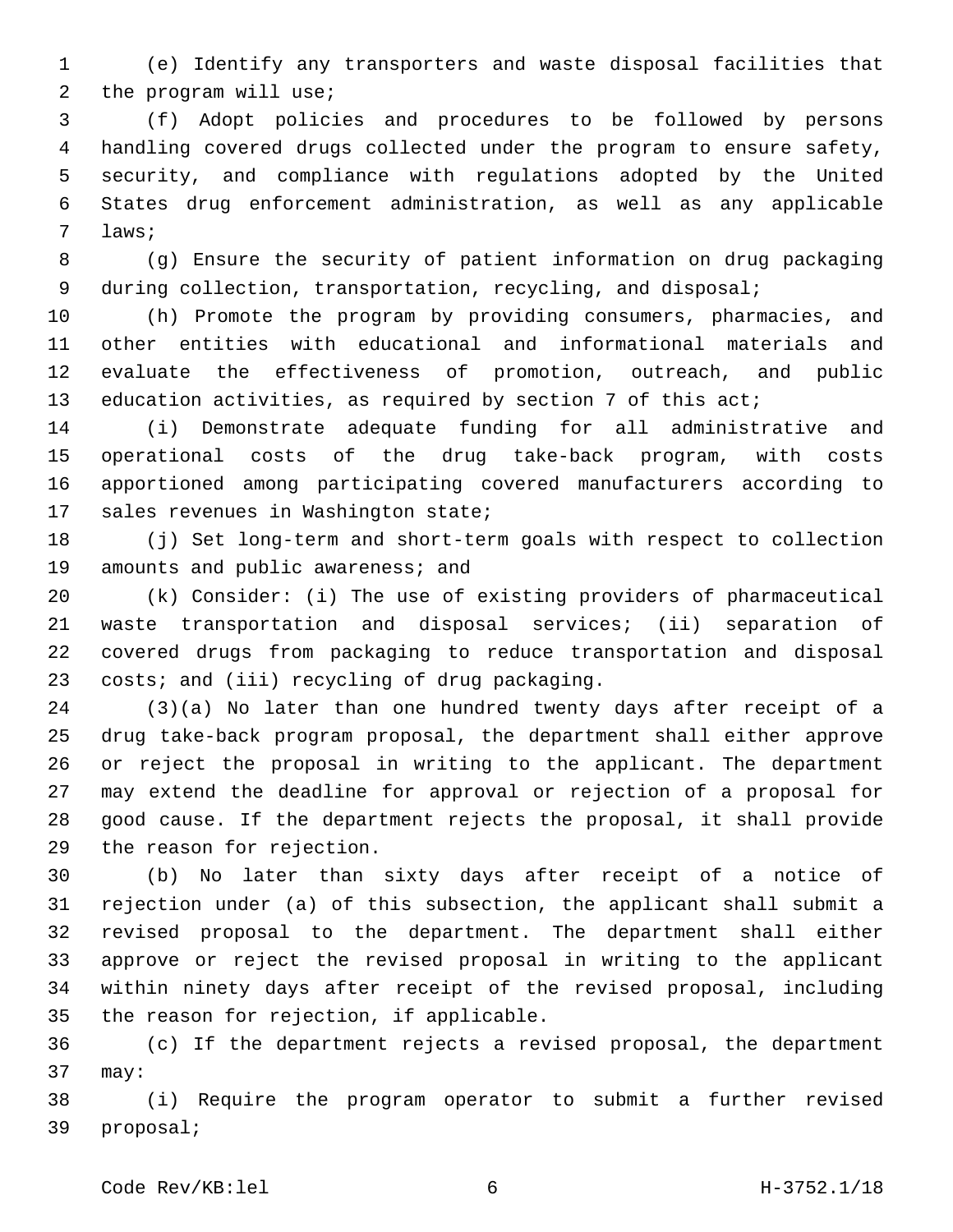(ii) Develop and impose changes to some or all of the revised 2 proposal to address deficiencies;

 (iii) Require the covered manufacturer or covered manufacturers that proposed the rejected revised proposal to participate in a 5 previously approved drug take-back program; or

 (iv) Find the covered manufacturer out of compliance with the requirements of this chapter and take enforcement action as provided 8 in section 11 of this act.

 (4) The program operator must initiate operation of an approved drug take-back program no later than ninety days after approval of 11 the proposal by the department.

 (5)(a) Proposed changes to an approved drug take-back program that substantively alter program operations must have prior written approval of the department. A program operator must submit to the department such a proposed change in writing at least thirty days before the change is scheduled to occur. Changes requiring prior approval of the department include changes to participating covered manufacturers, collection methods, achievement of the service convenience goal described in section 6 of this act, policies and procedures for handling covered drugs, education and promotion 21 methods, and selection of disposal facilities.

 (b) For changes to a drug take-back program that do not substantively alter program operations, a program operator must notify the department at least fifteen days before implementing the change. Changes that do not substantively alter program operations include changes to collection site locations, methods for scheduling and locating periodic collection events, and methods for distributing 28 prepaid, preaddressed mailers.

 (c) A program operator must notify the department of any changes to the official point of contact for the program no later than fifteen days after the change. A program operator must notify the department of any changes in ownership or contact information for participating covered manufacturers no later than thirty days after 34 such change.

 (6) No later than four years after a drug take-back program initiates operations, and every four years thereafter, the program operator must submit an updated proposal to the department describing any substantive changes to program elements described in subsection (2) of this section. The department shall approve or reject the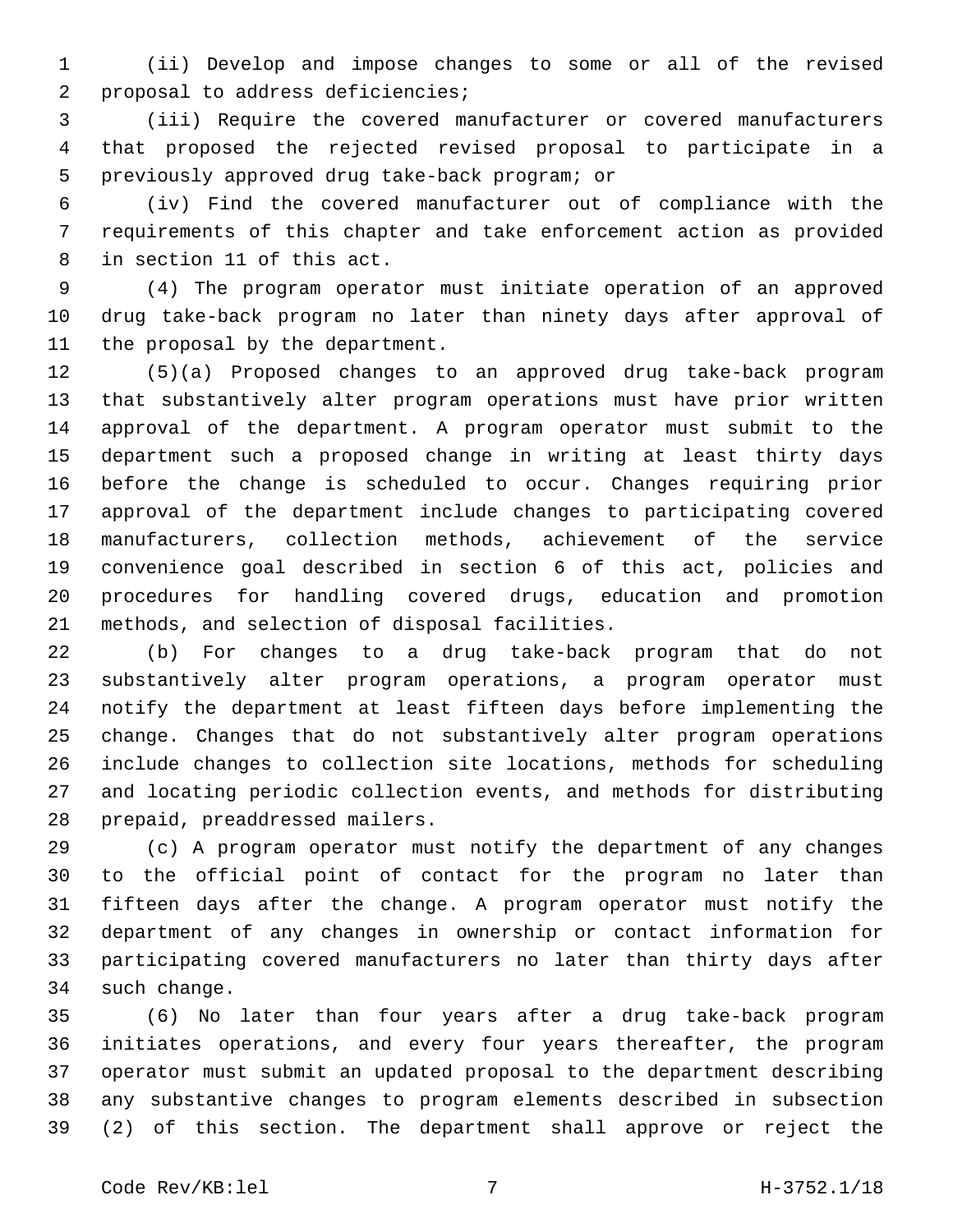updated proposal using the process described in subsection (3) of 2 this section.

 (7) The department shall make all proposals submitted under this section available to the public and shall provide an opportunity for 5 written public comment on each proposal.

 NEW SECTION. **Sec. 6.** COLLECTION SYSTEM. (1)(a) At least one hundred twenty days prior to submitting a proposal under section 5 of this act, a program operator must notify potential authorized collectors of the opportunity to serve as an authorized collector for the proposed drug take-back program. A program operator must commence good faith negotiations with a potential authorized collector no later than thirty days after the potential authorized collector expresses interest in participating in a proposed program.

 (b) A person or entity may serve as an authorized collector for a drug take-back program voluntarily or in exchange for compensation, but nothing in this chapter requires a person or entity to serve as 17 an authorized collector.

 (c) A drug take-back program must include as an authorized collector any retail pharmacy, hospital or clinic with an on-site pharmacy, or law enforcement agency that offers to participate in the program without compensation and meets the requirements of subsection (2) of this section. Such a pharmacy, hospital, clinic, or law enforcement agency must be included as an authorized collector in the program no later than ninety days after receiving the offer to 25 participate.

(d) A drug take-back program may also locate collection sites at:

 (i) A long-term care facility where a pharmacy, or a hospital or clinic with an on-site pharmacy, operates a secure collection 29 receptacle;

 (ii) A substance use disorder treatment program, as defined in 31 RCW 71.24.025; or

 (iii) Any other authorized collector willing to participate as a collection site and able to meet the requirements of subsection (2) 34 of this section.

 (2)(a) A collection site must accept all covered drugs from covered entities during the hours that the authorized collector is 37 normally open for business with the public.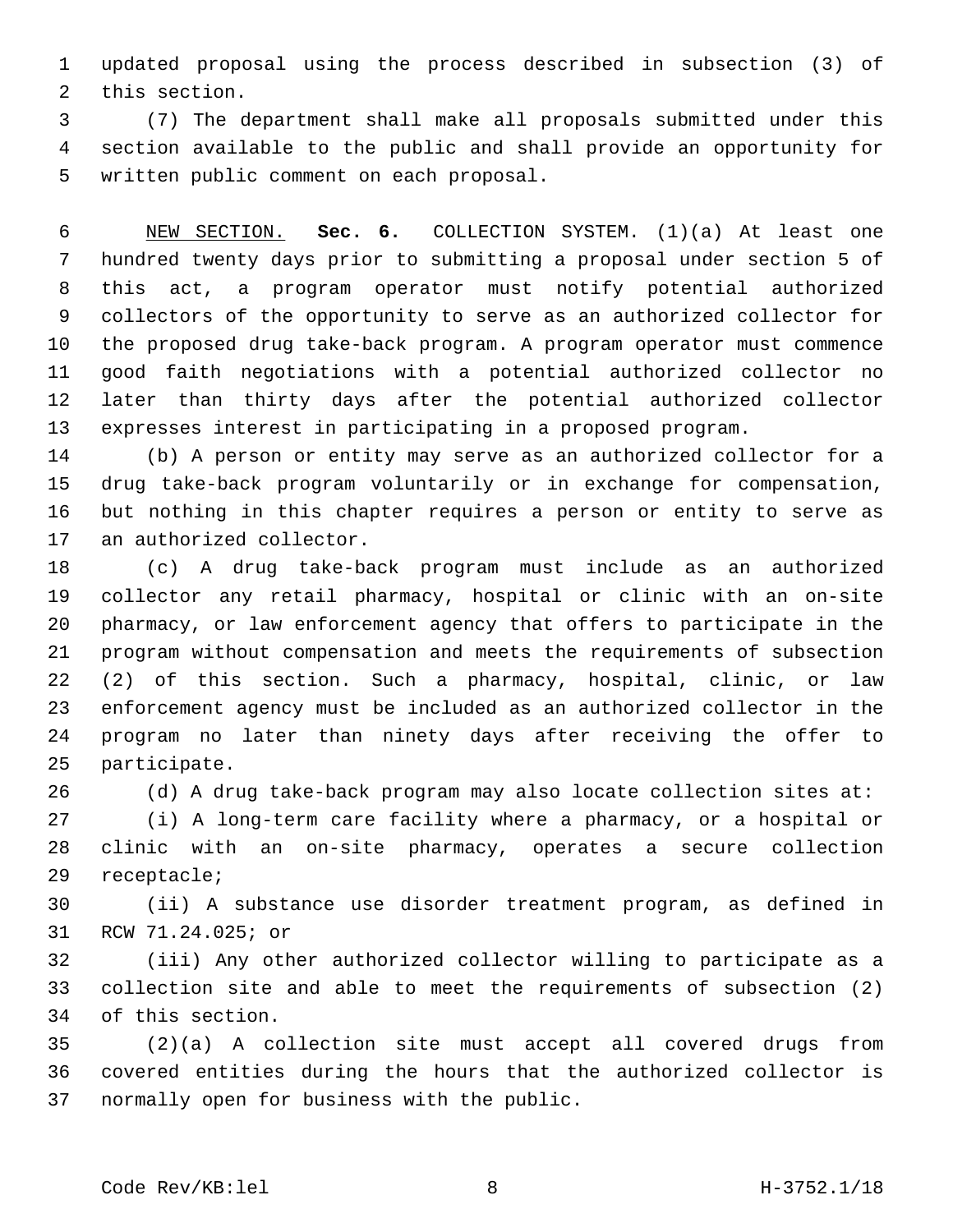(b) A collection site located at a long-term care facility may only accept covered drugs that are in the possession of individuals 3 who reside or have resided at the facility.

 (c) A collection site must use secure collection receptacles in compliance with state and federal law, including any applicable on- site storage and collection standards adopted by rule pursuant to chapter 70.95 or 70.105 RCW and United States drug enforcement administration regulations. The program operator must provide a service schedule that meets the needs of each collection site to ensure that each secure collection receptacle is serviced as often as necessary to avoid reaching capacity and that collected covered drugs are transported to final disposal in a timely manner, including a process for additional prompt collection service upon notification from the collection site. Secure collection receptacle signage must prominently display a toll-free telephone number and web site for the program so that members of the public may provide feedback on 17 collection activities.

 (d) An authorized collector must comply with applicable provisions of chapters 70.95 and 70.105 RCW, including rules adopted pursuant to those chapters that establish collection and transportation standards, and federal laws and regulations governing the handling of covered drugs, including United States drug 23 enforcement administration regulations.

 (3)(a) A drug take-back program's collection system must be safe, secure, and convenient on an ongoing, year-round basis and must provide equitable access for residents across the state.

 (b) In establishing and operating a collection system, a program operator must give preference to locating collection sites at retail pharmacies, hospitals or clinics with on-site pharmacies, and law 30 enforcement agencies.

 (c)(i) Each population center must have a minimum of one collection site, plus one additional collection site for every twenty thousand residents of the city or town located within the population center. Collection sites must be geographically distributed to provide reasonably convenient and equitable access to all residents 36 of the population center.

 (ii) On islands and in areas outside of population centers, a collection site must be located at the site of each potential authorized collector that is regularly open to the public, unless the program operator demonstrates to the satisfaction of the department Code Rev/KB:lel 9 H-3752.1/18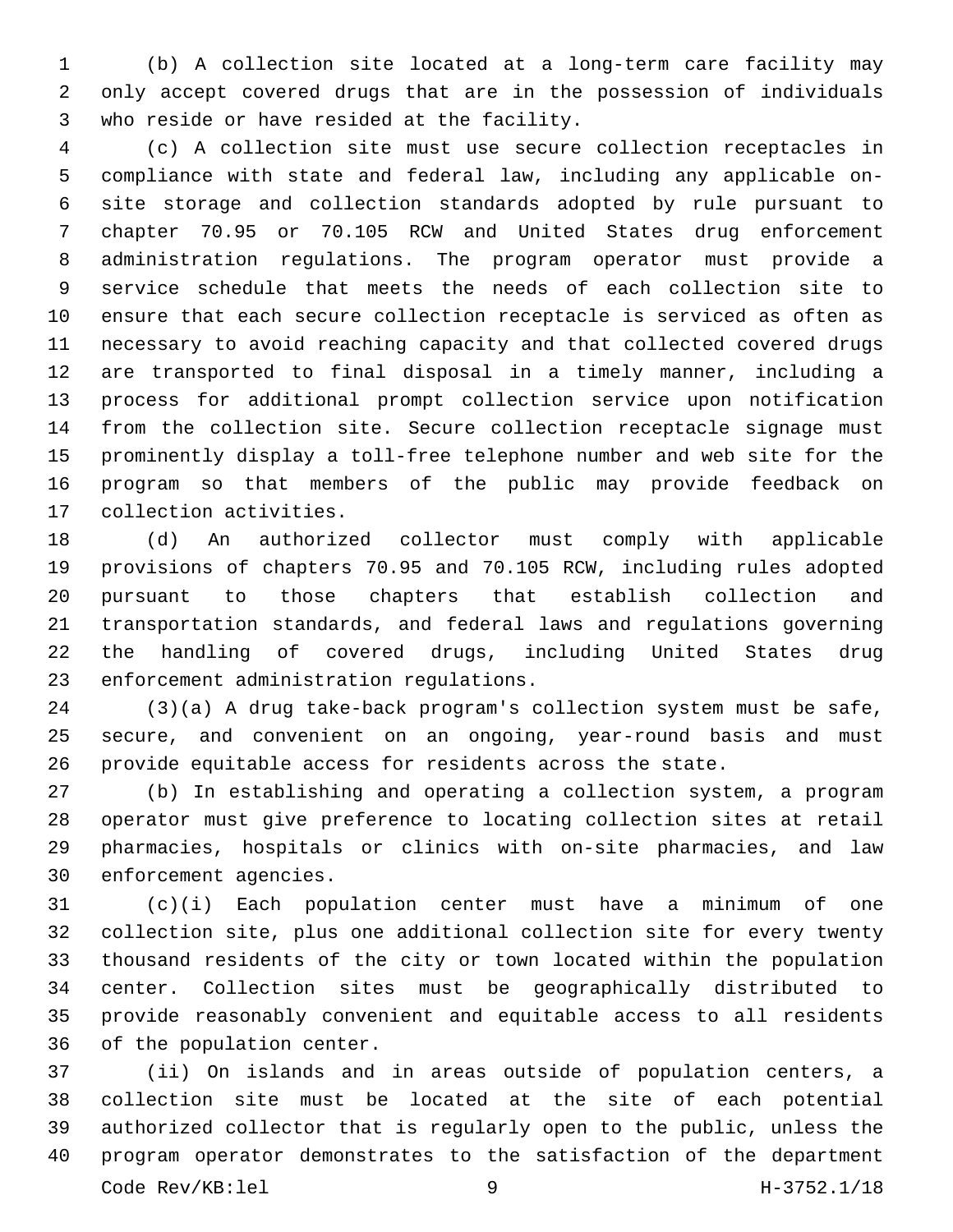that a potential authorized collector is unqualified or unwilling to participate in the drug take-back program, in accordance with the 3 requirements of subsection (1) of this section.

 (iii) For purposes of this section, "population center" means a city or town and the unincorporated area within a ten-mile radius 6 from the center of the city or town.

 (d) A program operator must hold periodic collection events to supplement service to any area of the state that is underserved by collection sites, as determined by the department, in consultation with the local health jurisdiction. The program operator, in consultation with the department, local law enforcement, the local health jurisdiction, and the local community, must determine the frequency and location of these collections events, to be held at least twice a year, unless otherwise determined through consultation with the local community. The program must arrange periodic collection events in advance with local law enforcement agencies and conduct periodic collection events in compliance with United States drug enforcement administration regulations and protocols and 19 applicable state laws.

 (e) Upon request, a drug take-back program must provide a mail- back program free of charge to covered entities and to retail pharmacies that offer to distribute prepaid, preaddressed mailing envelopes for the drug take-back program. A drug take-back program must permit covered entities to request prepaid, preaddressed mailing envelopes through the program's web site, the program's toll-free telephone number, and a request to a pharmacist at a retail pharmacy 27 distributing the program's mailing envelopes.

 (f) The program operator must provide alternative collection methods for any covered drugs, other than controlled substances, that cannot be accepted or commingled with other covered drugs in secure collection receptacles, through a mail-back program, or at periodic collection events. The department shall review and approve of any alternative collection methods prior to their implementation.

 NEW SECTION. **Sec. 7.** DRUG TAKE-BACK PROGRAM PROMOTION. (1) A drug take-back program must develop and provide a system of promotion, education, and public outreach about the safe storage and secure collection of covered drugs. This system may include signage, written materials to be provided at the time of purchase or delivery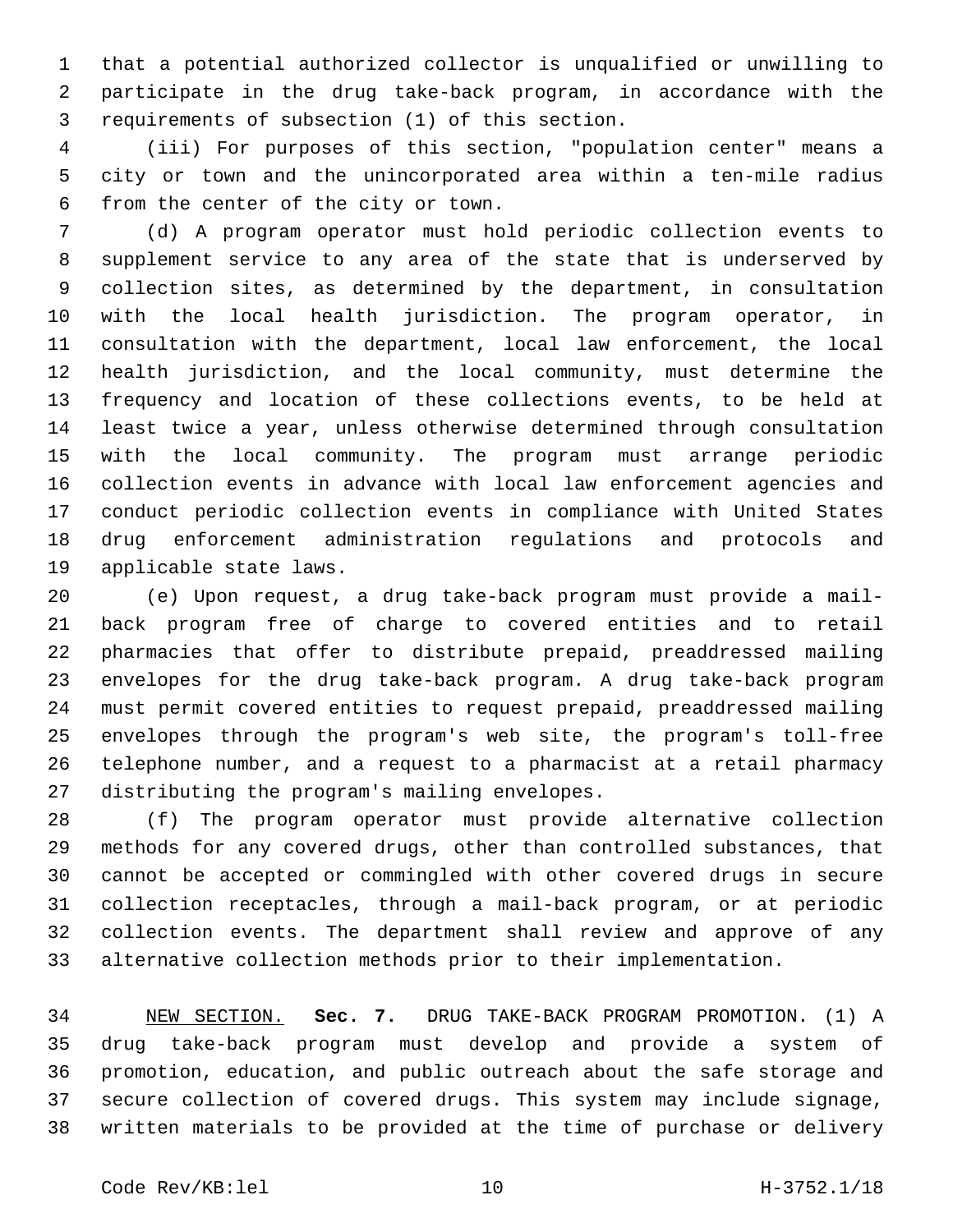of covered drugs, and advertising or other promotional materials. At 2 a minimum, each program must:

 (a) Promote the safe storage of legend drugs and nonlegend drugs by residents before secure disposal through a drug take-back program;

 (b) Discourage residents from disposing of covered drugs in solid 6 waste collection, sewer, or septic systems;

 (c) Promote the use of the drug take-back program so that where and how to return covered drugs is widely understood by residents, pharmacists, retail pharmacies, health care facilities and providers, 10 veterinarians, and veterinary hospitals;

 (d) Establish a toll-free telephone number and web site publicizing collection options and collection sites and discouraging improper disposal practices for covered drugs, such as flushing them 14 or placing them in the garbage;

 (e) Prepare educational and outreach materials that: Promote safe storage of covered drugs; discourage the disposal of covered drugs in solid waste collection, sewer, or septic systems; and describe how to return covered drugs to the drug take-back program. The materials must use plain language and explanatory images to make collection services and discouraged disposal practices readily understandable to 21 all residents, including residents with limited English proficiency;

 (f) Disseminate the educational and outreach materials described in (e) of this subsection to pharmacies, health care facilities, and 24 other interested parties for dissemination to covered entities;

 (g) Work with authorized collectors to develop a readily recognizable, consistent design of collection receptacles, as well as clear, standardized instructions for covered entities on the use of collection receptacles. The department may provide guidance to program operators on the development of the instructions and design;

 (h) Conduct a survey of covered entities and a survey of pharmacists, health care providers, and veterinarians who interact with covered entities on the use of medicines after the first full year of operation of the drug take-back program, and again every two years thereafter. Survey questions must: Measure consumer awareness of the drug take-back program; assess the extent to which collection sites and other collection methods are convenient and easy to use; assess knowledge and attitudes about risks of abuse, poisonings, and overdoses from drugs used in the home; and assess covered entities' practices with respect to unused, unwanted, or expired drugs, both currently and prior to implementation of the drug take-back program. Code Rev/KB:lel 11 H-3752.1/18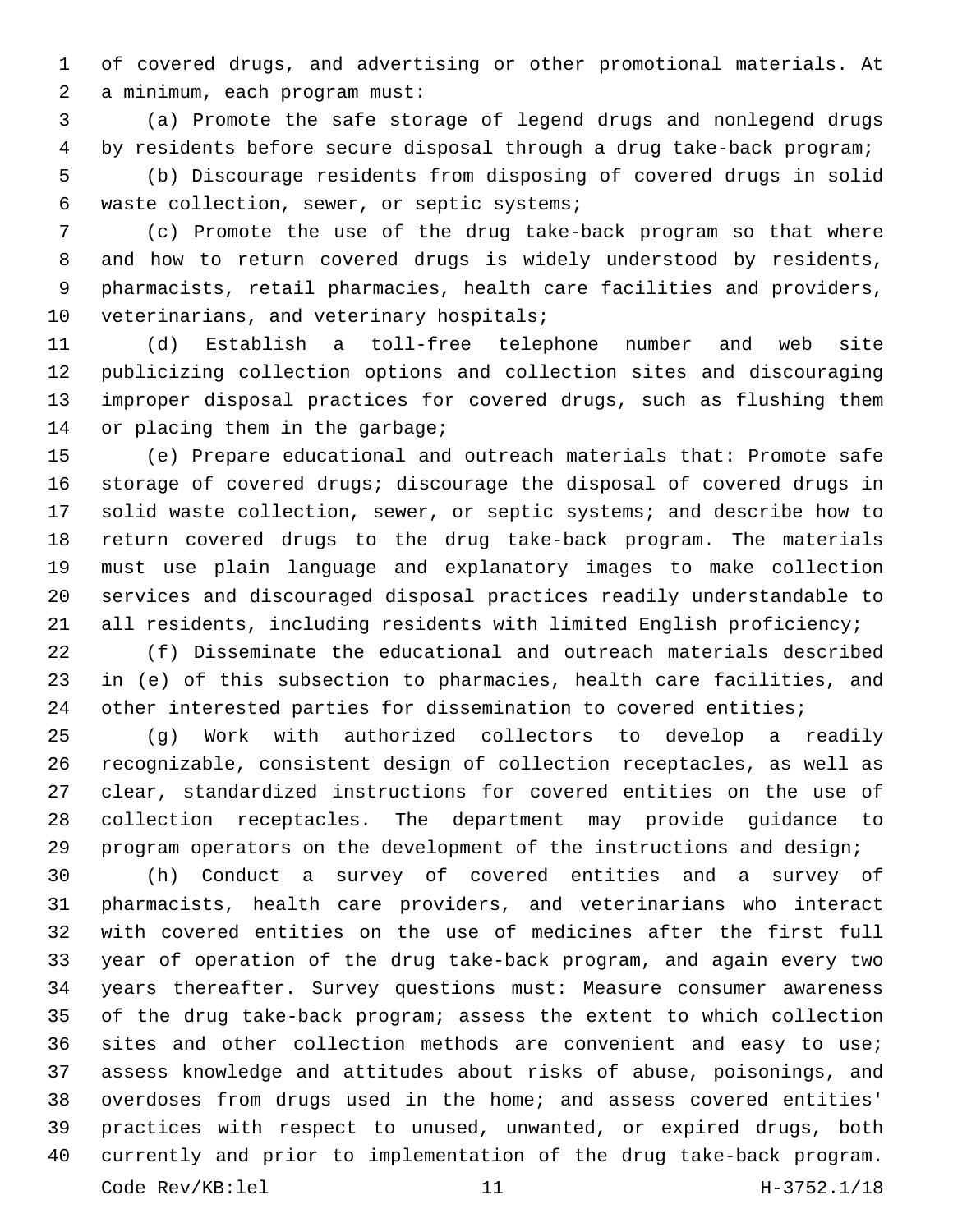Draft survey questions must be submitted to the department for review and comment no later than thirty days prior to initiation of a survey. The drug take-back program must report all data and the results of the surveys to the department and make the results available on the program's web site no later than ninety days after 6 the end of the survey period; and

 (i) Annually evaluate the effectiveness of its promotion, outreach, and public education, and include this evaluation in its 9 annual report required by section 10 of this act.

 (2) If more than one drug take-back program is approved by the department, the programs must coordinate their promotional activities to ensure that all state residents can easily identify, understand, and access the collection services provided by any drug take-back program. Coordination efforts must include providing residents with a single toll-free telephone number and single web site to access information about collection services for every approved program.

 (3) Pharmacies and other entities that sell medication in the state are encouraged to promote secure disposal of covered drugs through the use of one or more approved drug take-back programs. Upon request, a pharmacy must provide materials explaining the use of approved drug take-back programs to its customers. The program operator must provide pharmacies with these materials upon request 23 and at no cost to the pharmacy.

 (4) The department, the health care authority, the department of social and health services, the department of ecology, and any other state agency that is responsible for health, solid waste management, and wastewater treatment shall, through their standard educational methods, promote safe storage of prescription and nonprescription drugs by covered entities, secure disposal of covered drugs through a drug take-back program, and the toll-free telephone number and web site for approved drug take-back programs. Local health jurisdictions and local government agencies are encouraged to promote approved drug 33 take-back programs.

 NEW SECTION. **Sec. 8.** DISPOSAL AND HANDLING OF COVERED DRUGS. (1) Covered drugs collected under a drug take-back program must be disposed of at a permitted hazardous waste disposal facility that meets the requirements of 40 C.F.R. parts 264 and 265, as they exist on the effective date of this section.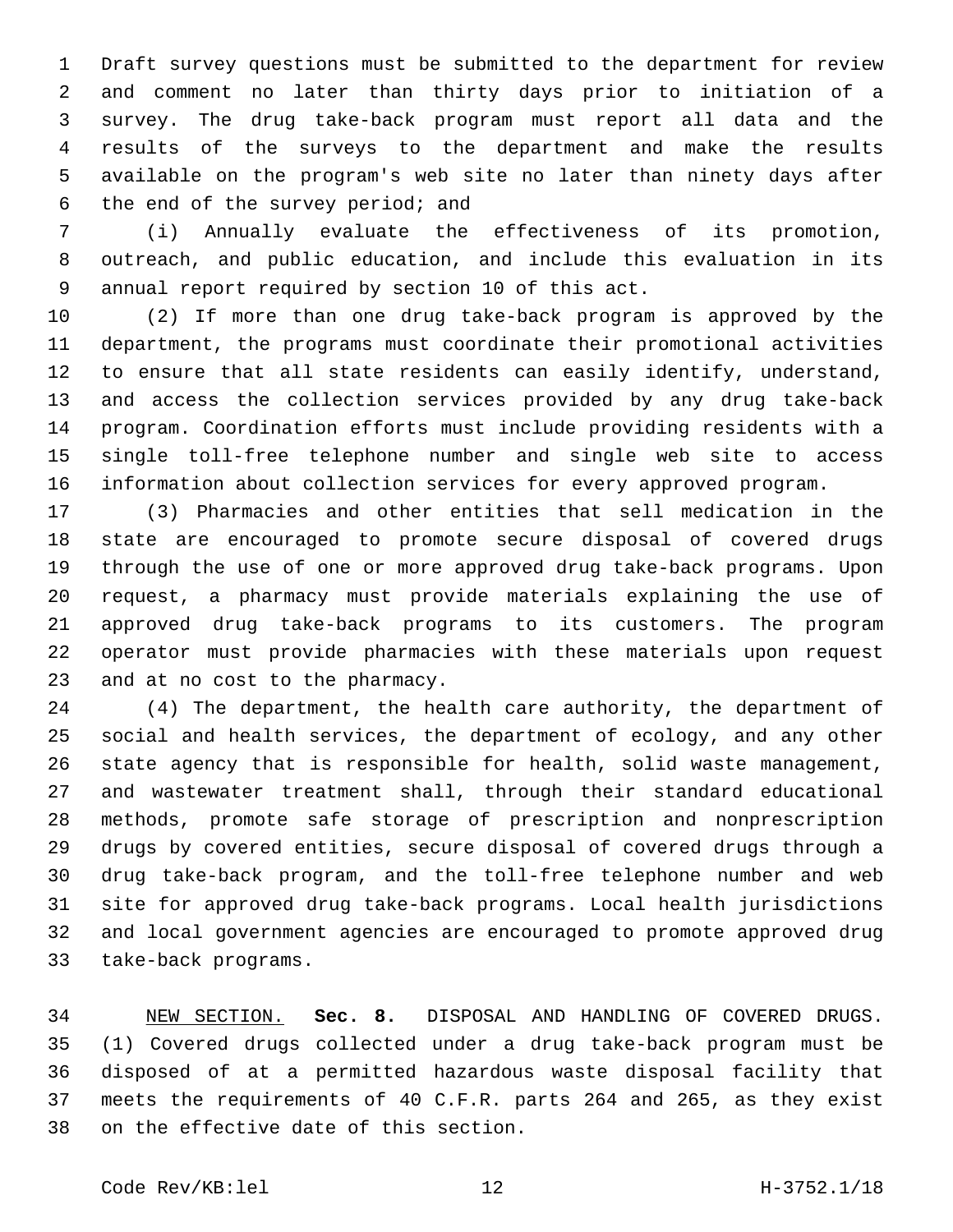(2) If use of a hazardous waste disposal facility described in subsection (1) of this section is unfeasible based on cost, logistics, or other considerations, the department, in consultation with the department of ecology, may grant approval for a program operator to dispose of some or all collected covered drugs at a permitted large municipal waste combustor facility that meets the requirements of 40 C.F.R. parts 60 and 62, as they exist on the 8 effective date of this section.

 (3) A program operator may petition the department for approval to use final disposal technologies or processes that provide superior environmental and human health protection than that provided by the technologies described in subsections (1) and (2) of this section, or equivalent protection at less cost. In reviewing a petition under this subsection, the department shall take into consideration regulations or guidance issued by the United States environmental protection agency on the disposal of pharmaceutical waste. The department, in consultation with the department of ecology, shall approve a disposal petition under this section if the disposal technology or processes described in the petition provides equivalent or superior protection in each of the following areas:

(a) Monitoring of any emissions or waste;

22 (b) Worker health and safety;

 (c) Air, water, or land emissions contributing to persistent, 24 bioaccumulative, and toxic pollution; and

(d) Overall impact to the environment and human health.

 (4) If a drug take-back program encounters a safety or security problem during collection, transportation, or disposal of covered drugs, the program operator must notify the department as soon as 29 practicable after encountering the problem.

 NEW SECTION. **Sec. 9.** PROGRAM FUNDING. (1) A covered manufacturer or group of covered manufacturers must pay all administrative and operational costs associated with establishing and implementing the drug take-back program in which they participate. Such administrative and operational costs include, but are not limited to: Collection and transportation supplies for each collection site; purchase of secure collection receptacles for each collection site; ongoing maintenance or replacement of secure collection receptacles when requested by authorized collectors; prepaid, preaddressed mailers; compensation of authorized collectors, Code Rev/KB:lel 13 H-3752.1/18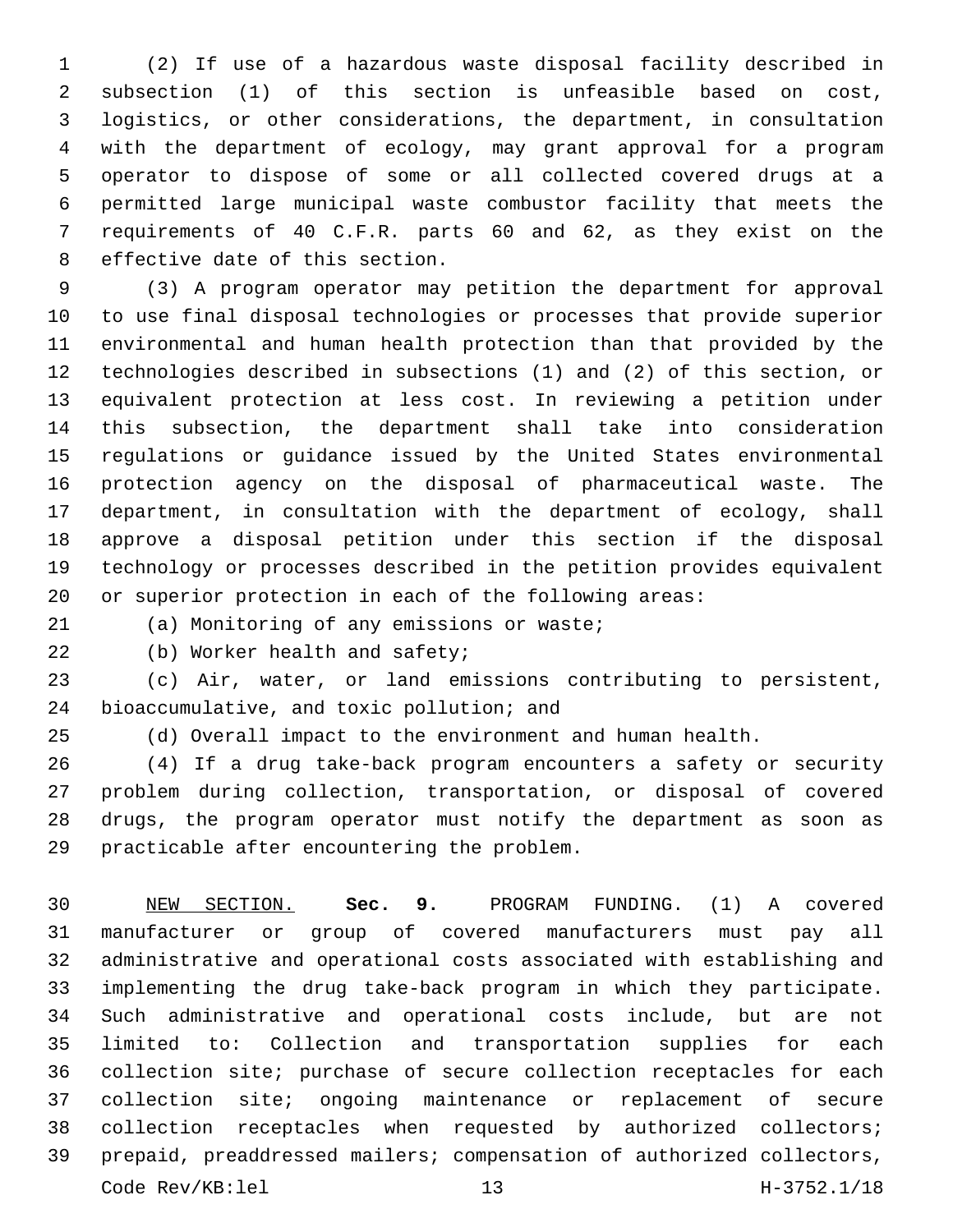if applicable; operation of periodic collection events, including the cost of law enforcement staff time; transportation of all collected covered drugs to final disposal; environmentally sound disposal of all collected covered drugs in compliance with section 8 of this act; 5 and program promotion and outreach.

 (2) A program operator, covered manufacturer, authorized 7 collector, or other person may not charge:

 (a) A specific point-of-sale fee to consumers to recoup the costs 9 of a drug take-back program; or

 (b) A specific point-of-collection fee at the time covered drugs 11 are collected from covered entities.

 NEW SECTION. **Sec. 10.** ANNUAL PROGRAM REPORT. (1) By April 30th after the first full year of implementation, and each April 30th thereafter, a program operator must submit to the department a report describing implementation of the drug take-back program during the previous calendar year. The report must include:

 (a) A list of covered manufacturers participating in the drug 18 take-back program;

 (b) The amount, by weight, of covered drugs collected, including 20 the amount by weight from each collection method used;

 (c) The following details regarding the program's collection system: A list of collection sites with addresses; the number of mailers provided; locations where mailers were provided, if applicable; dates and locations of collection events held, if applicable; and the transporters and disposal facility or facilities 26 used;

 (d) Whether any safety or security problems occurred during collection, transportation, or disposal of covered drugs, and if so, completed and anticipated changes to policies, procedures, or tracking mechanisms to address the problem and improve safety and 31 security;

 (e) A description of the public education, outreach, and 33 evaluation activities implemented;

 (f) The results of the program's surveys of covered entities and pharmacists, health care providers, and veterinarians;

 (g) A description of how collected packaging was recycled to the 37 extent feasible;

 (h) A summary of the program's goals for collection amounts and public awareness, the degree of success in meeting those goals, and Code Rev/KB:lel 14 H-3752.1/18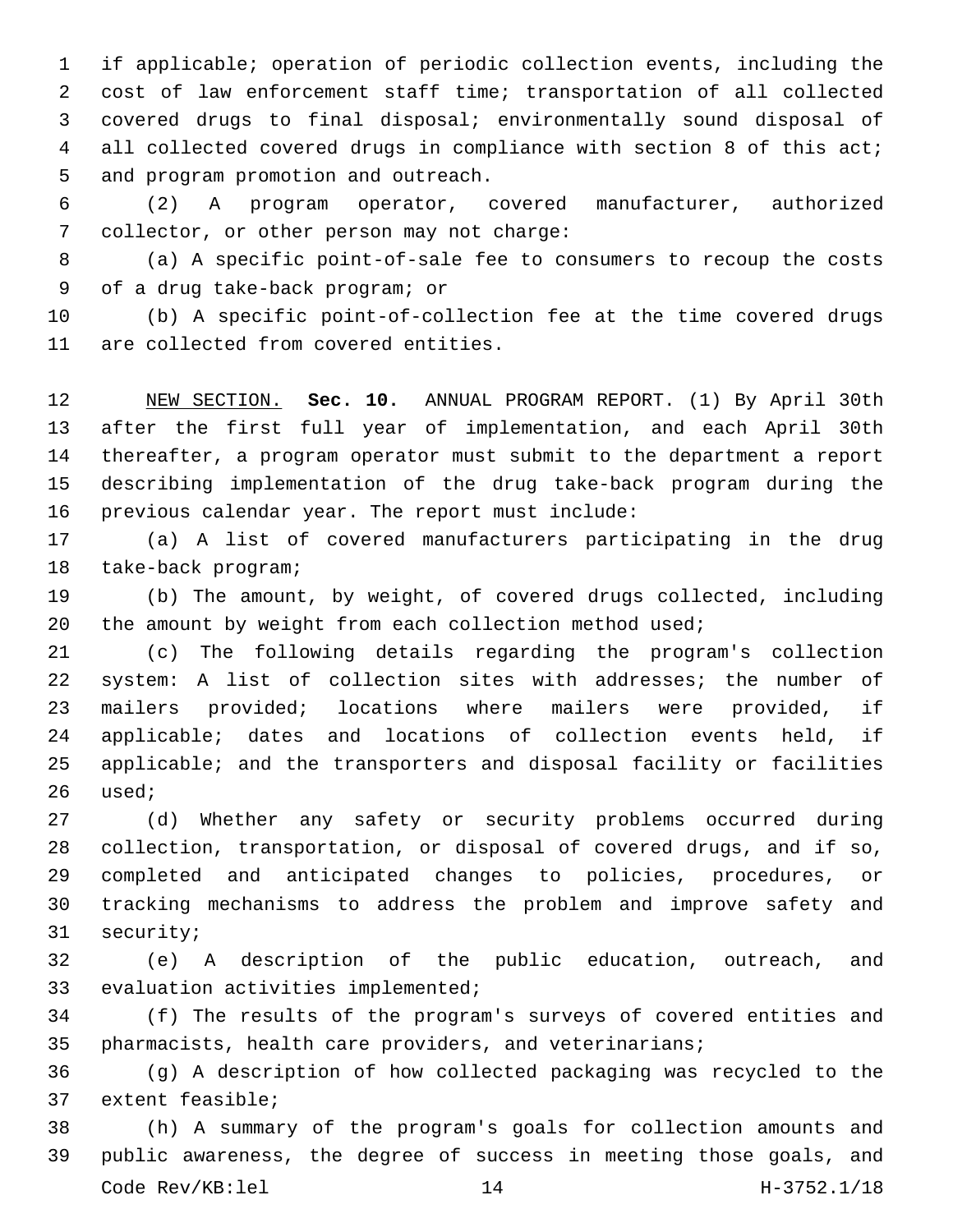if any goals have not been met, what effort will be made to achieve 2 those goals the following year; and

 (i) The program's annual expenditures, itemized by program 4 category.

 (2) The department shall make reports submitted under this section available to the public through the internet.

 NEW SECTION. **Sec. 11.** ENFORCEMENT AND PENALTIES. (1) The department may audit or inspect the activities and records of a drug take-back program to determine compliance with this chapter or investigate a complaint.

 (2)(a) The department shall send a written notice to a covered manufacturer that fails to participate in a drug take-back program as required by this chapter. The notice must provide a warning regarding 14 the penalties for violation of this chapter.

 (b) A covered manufacturer that receives a notice under this subsection (2) may be assessed a penalty if, sixty days after receipt of the notice, the covered manufacturer continues to sell a covered drug in or into the state without participating in a drug take-back 19 program approved under this chapter.

 (3)(a) The department may send a program operator a written notice warning of the penalties for noncompliance with this chapter if it determines that the program operator's drug take-back program is in violation of this chapter or does not conform to the proposal approved by the department. The department may assess a penalty on the program operator and participating covered manufacturers if the program does not come into compliance by thirty days after receipt of 27 the notice.

 (b) The department may immediately suspend operation of a drug take-back program and assess a penalty if it determines that the program is in violation of this chapter and the violation creates a condition that, in the judgment of the department, constitutes an immediate hazard to the public or the environment.

 (4)(a) The department shall send a written notice to a drug wholesaler or a retail pharmacy that fails to provide a list of drug manufacturers to the department as required by section 4 of this act. The notice must provide a warning regarding the penalties for 37 violation of this chapter.

 (b) A drug wholesaler or retail pharmacy that receives a notice under this subsection may be assessed a penalty if, sixty days after Code Rev/KB:lel 15 H-3752.1/18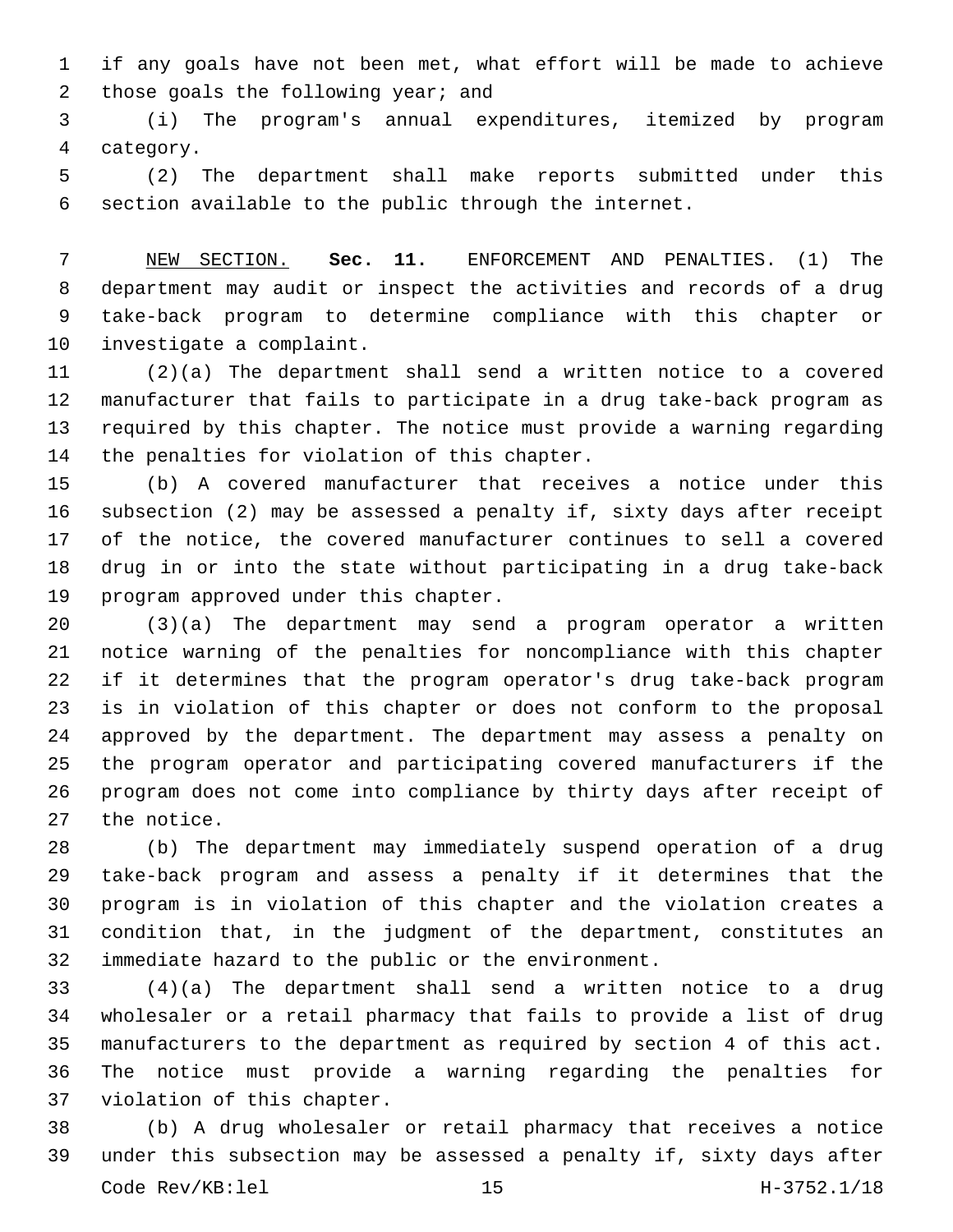receipt of the notice, the drug wholesaler or retail pharmacy fails 2 to provide a list of drug manufacturers.

 (5) In enforcing the requirements of this chapter, the department:4

(a) May require an informal administrative conference;

 (b) May require a person or entity to engage in or refrain from 7 engaging in certain activities;

 (c) May, in accordance with RCW 43.70.095, assess a civil fine of up to two thousand dollars. Each day upon which a violation occurs or is permitted to continue constitutes a separate violation. In determining the appropriate amount of the fine, the department shall consider the extent of harm caused by the violation, the nature and persistence of the violation, the frequency of past violations, any action taken to mitigate the violation, and the financial burden to 15 the entity in violation; and

 (d) May not prohibit a covered manufacturer from selling a drug 17 in or into the state of Washington.

 NEW SECTION. **Sec. 12.** DEPARTMENT FEE. (1)(a) By July 1, 2019, the department shall: Determine its costs for the administration, oversight, and enforcement of the requirements of this chapter, including the survey required under section 20 of this act; pursuant to RCW 43.70.250, set fees at a level sufficient to recover the costs associated with administration, oversight, and enforcement; and adopt rules establishing requirements for program operator proposals.

 (b) The department shall collect fees from each program operator 26 by October 1, 2019, and annually thereafter.

 (2) All fees collected under this section must be deposited in the secure drug take-back program account established in section 13 29 of this act.

 NEW SECTION. **Sec. 13.** SECURE DRUG TAKE-BACK PROGRAM ACCOUNT. The secure drug take-back program account is created in the state treasury. All receipts received by the department under this chapter must be deposited in the account. Moneys in the account may be spent only after appropriation. Expenditures from the account may be used by the department only for administering and enforcing this chapter.

 NEW SECTION. **Sec. 14.** ANTITRUST IMMUNITY. The activities authorized by this chapter require collaboration among covered Code Rev/KB:lel 16 H-3752.1/18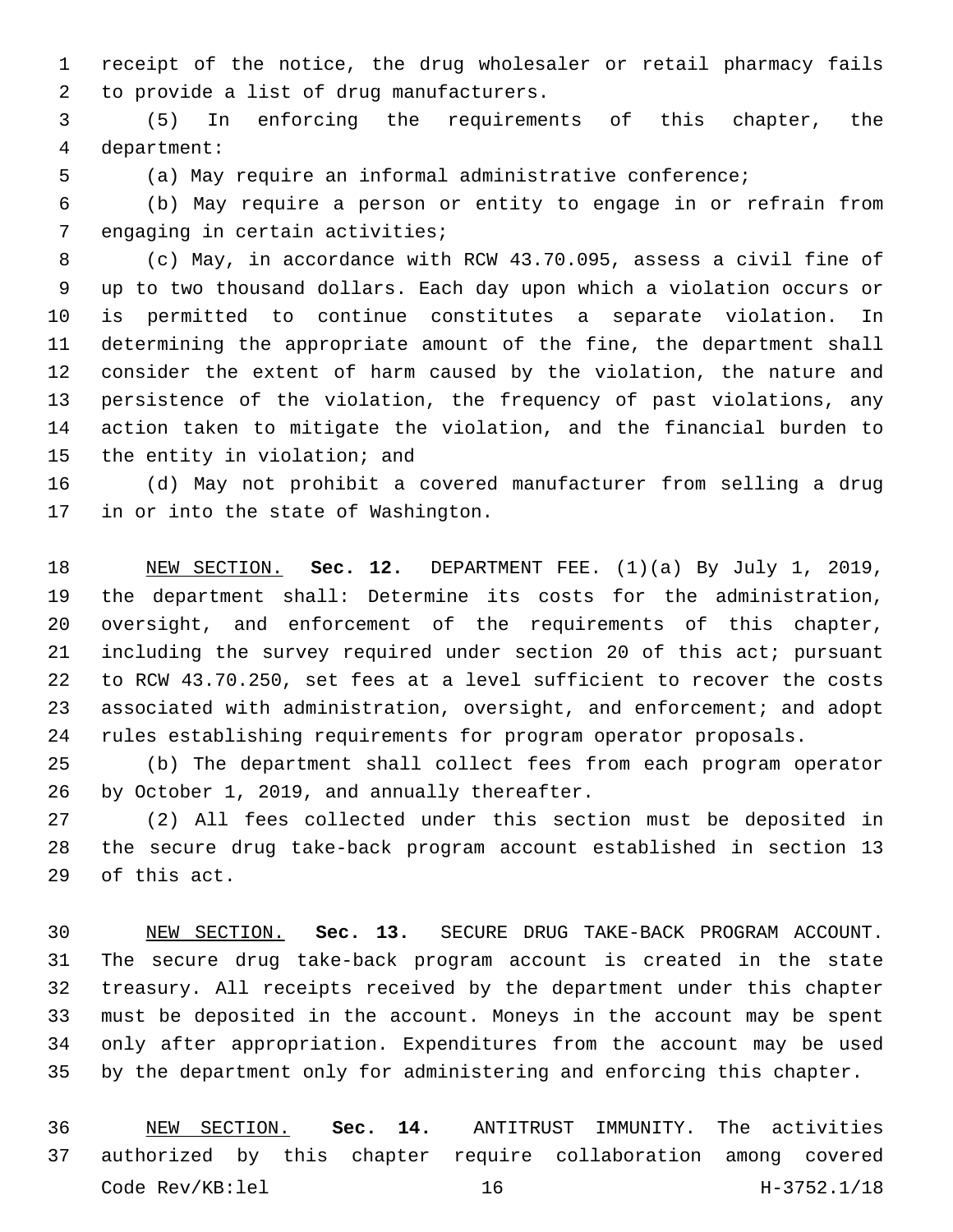manufacturers. These activities will enable safe and secure collection and disposal of covered drugs in Washington state and are therefore in the best interest of the public. The benefits of collaboration, together with active state supervision, outweigh potential adverse impacts. Therefore, the legislature intends to exempt from state antitrust laws, and provide immunity through the state action doctrine from federal antitrust laws, activities that are undertaken, reviewed, and approved by the department pursuant to this chapter that might otherwise be constrained by such laws. The legislature does not intend and does not authorize any person or entity to engage in activities not provided for by this chapter, and the legislature neither exempts nor provides immunity for such 13 activities.

 NEW SECTION. **Sec. 15.** FEDERAL LAW. This chapter is void if a federal law, or a combination of federal laws, takes effect that establishes a national program for the collection of covered drugs that substantially meets the intent of this chapter, including the creation of a funding mechanism for collection, transportation, and proper disposal of all covered drugs in the United States.

 NEW SECTION. **Sec. 16.** LOCAL LAWS. (1)(a) For a period of eighteen months after a drug take-back program approved under section 5 of this act begins operating, a county may enforce a grandfathered ordinance. During that eighteen-month period, if a county determines that a covered manufacturer is in compliance with its grandfathered ordinance, the department shall find the covered manufacturer in compliance with the requirements of this chapter with respect to that county.

 (b) In any county enforcing a grandfathered ordinance as described in (a) of this subsection, the program operator of an approved drug take-back program must work with the county and the department to incorporate the local program into the approved drug take-back program on or before the end of the eighteen-month period.

 (2) After the effective date of this section, a political subdivision may not enact or enforce a local ordinance that requires a retail pharmacy, clinic, hospital, or local law enforcement agency to provide for collection and disposal of covered drugs from covered 37 entities.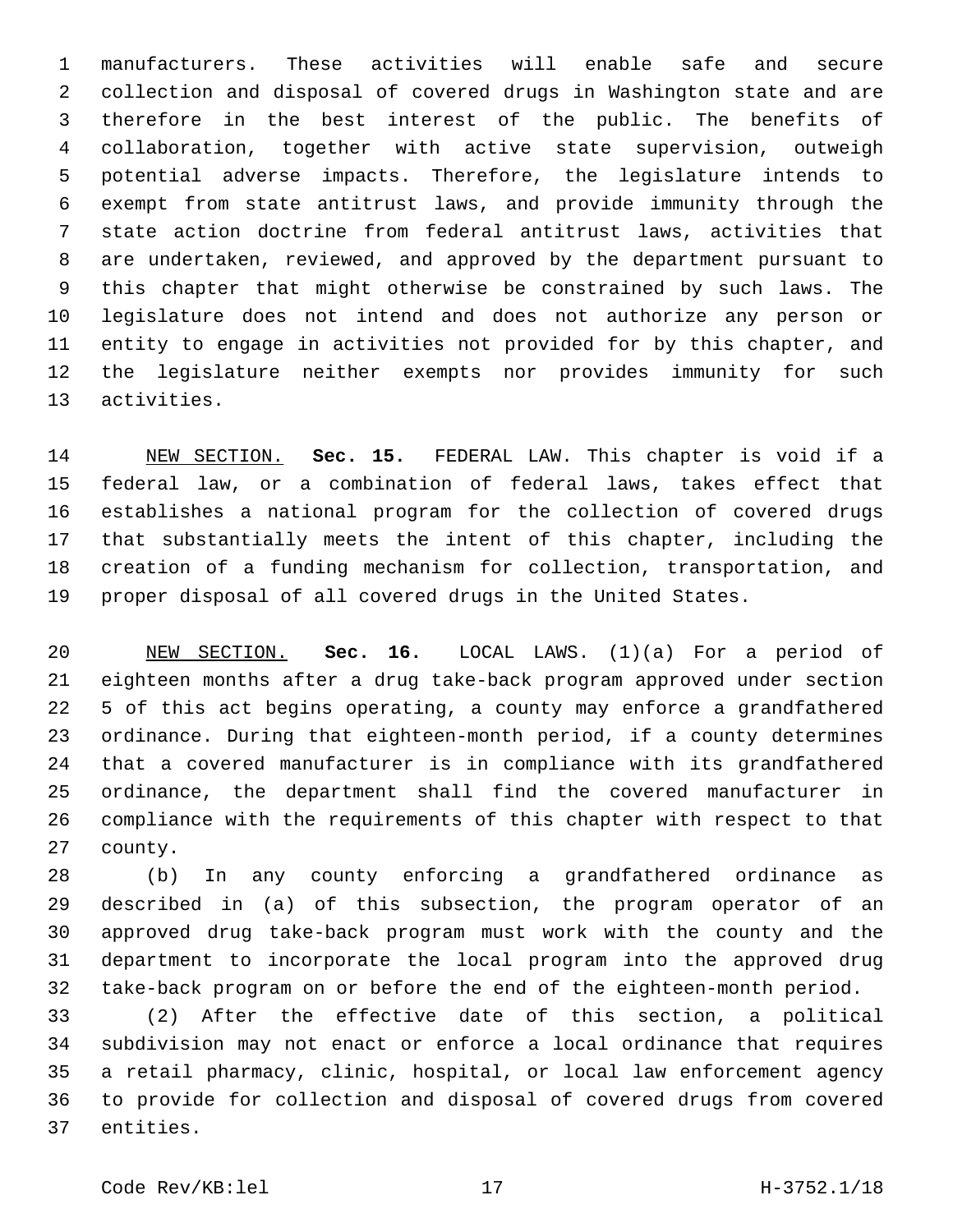(3) For purposes of this section, "grandfathered ordinance" means a pharmaceutical product stewardship or drug take-back ordinance that: (a) Is in effect on the effective date of this section; and (b) the department determines meets or exceeds the requirements of this chapter with respect to safe and secure collection and disposal of unwanted medicines from residents, including the types of drugs covered by the program, the convenience of the collection system for 8 residents, and required promotion of the program.

 NEW SECTION. **Sec. 17.** PUBLIC DISCLOSURE. Proprietary information submitted to the department under this chapter is exempt from public disclosure under RCW 42.56.270. The department may use and disclose such information in summary or aggregated form that does not directly or indirectly identify financial, production, or sales data of an individual covered manufacturer or drug take-back organization.

 NEW SECTION. **Sec. 18.** RULE MAKING. The department shall adopt any rules necessary to implement and enforce this chapter.

 NEW SECTION. **Sec. 19.** REPORT TO LEGISLATURE. (1) No later than thirty days after the department first approves a drug take-back program under section 5 of this act, the department shall submit an update to the legislature describing rules adopted under this chapter and the approved drug take-back program.

 (2) By November 15th after the first full year of operation of an approved drug take-back program and biennially thereafter, the department shall submit a report to the legislature. The report must:

(a) Describe the status of approved drug take-back programs;

 (b) Evaluate the secure medicine collection and disposal system and the program promotion, education, and public outreach 29 requirements established by this chapter;

 (c) Evaluate, to the extent feasible, the impact of approved drug take-back programs on: Awareness and compliance of residents with safe storage of medicines in the home and secure disposal of covered drugs; rates of misuse, abuse, overdoses, and poisonings from prescription and nonprescription drugs; and diversions of covered drugs from sewer, solid waste, and septic systems. To conduct this evaluation, the department may rely on available data sources, including the prescription drug monitoring program and public health Code Rev/KB: lel 18 18 H-3752.1/18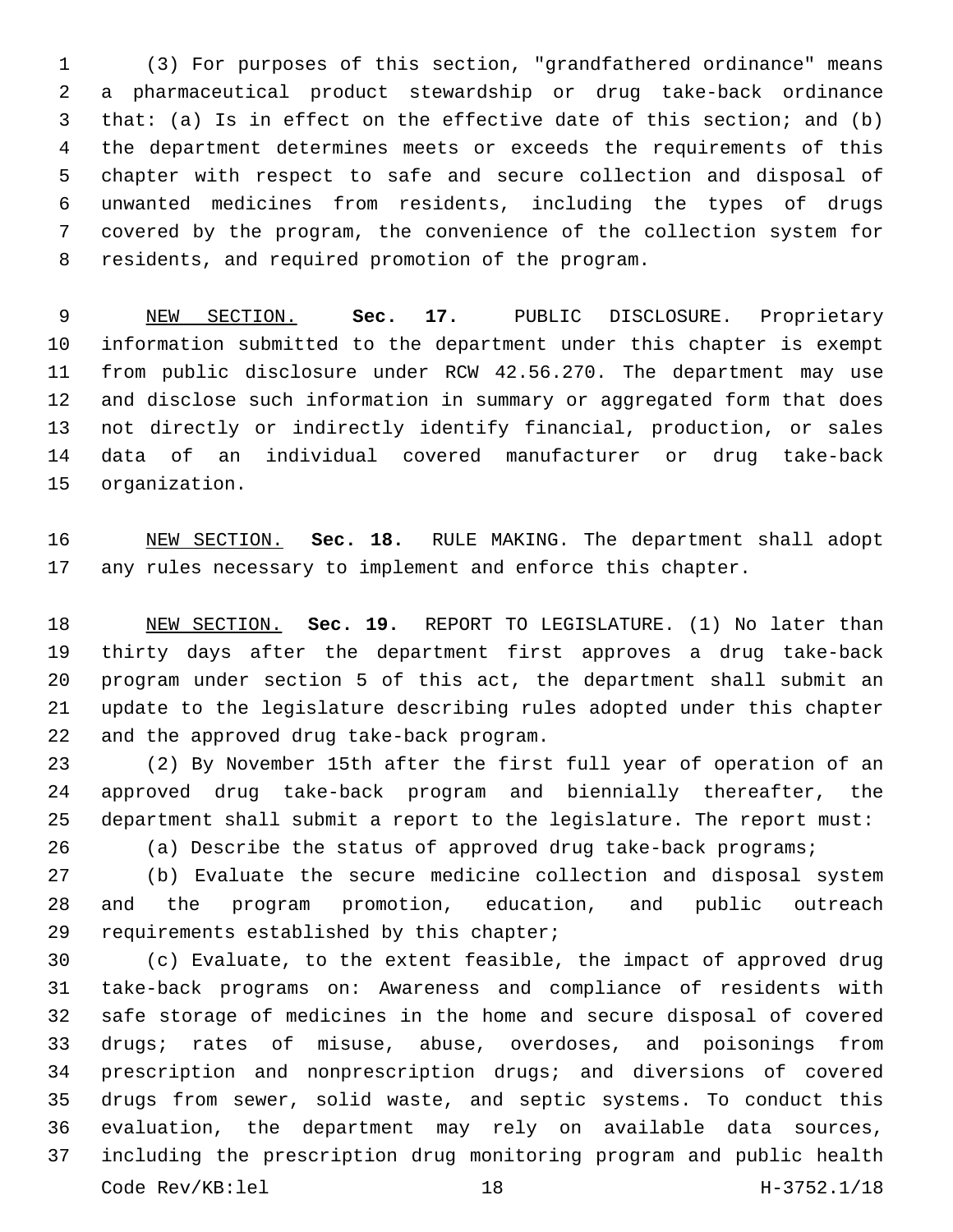surveys such as the Washington state healthy youth survey. The department may also consult with other state and local agencies and 3 interested stakeholders; and

(d) Provide any recommendations for legislation.

 NEW SECTION. **Sec. 20.** (1)(a) The department shall contract with the statewide program of poison and drug information services identified in RCW 18.76.030 to conduct a survey of residents to measure whether the secure medicine collection and disposal system and the program promotion, education, and public outreach requirements established in this chapter have led to statistically significant changes in: (i) Resident attitudes and behavior on safe storage and secure disposal of prescription and nonprescription medications used in the home; and (ii) the rates of abuse or misuse of or accidental exposure to prescription and nonprescription drugs.

 (b) The survey of residents must include telephone follow-up with users of the program's emergency telephone service. The survey must be conducted before the secure medicine collection and disposal system is implemented and again no earlier than four years after the 19 system is implemented.

 (2) The statewide program of poison and drug information services shall report the survey results to the legislature and the department of health within six months of completion of the survey.

23 (3) This section expires July 1, 2026.

 **Sec. 21.** RCW 42.56.270 and 2017 c 317 s 17 are each amended to read as follows:25

 The following financial, commercial, and proprietary information 27 is exempt from disclosure under this chapter:

 (1) Valuable formulae, designs, drawings, computer source code or object code, and research data obtained by any agency within five years of the request for disclosure when disclosure would produce 31 private gain and public loss;

 (2) Financial information supplied by or on behalf of a person, firm, or corporation for the purpose of qualifying to submit a bid or proposal for (a) a ferry system construction or repair contract as required by RCW 47.60.680 through 47.60.750 or (b) highway construction or improvement as required by RCW 47.28.070;

 (3) Financial and commercial information and records supplied by private persons pertaining to export services provided under chapters Code Rev/KB:lel 19 H-3752.1/18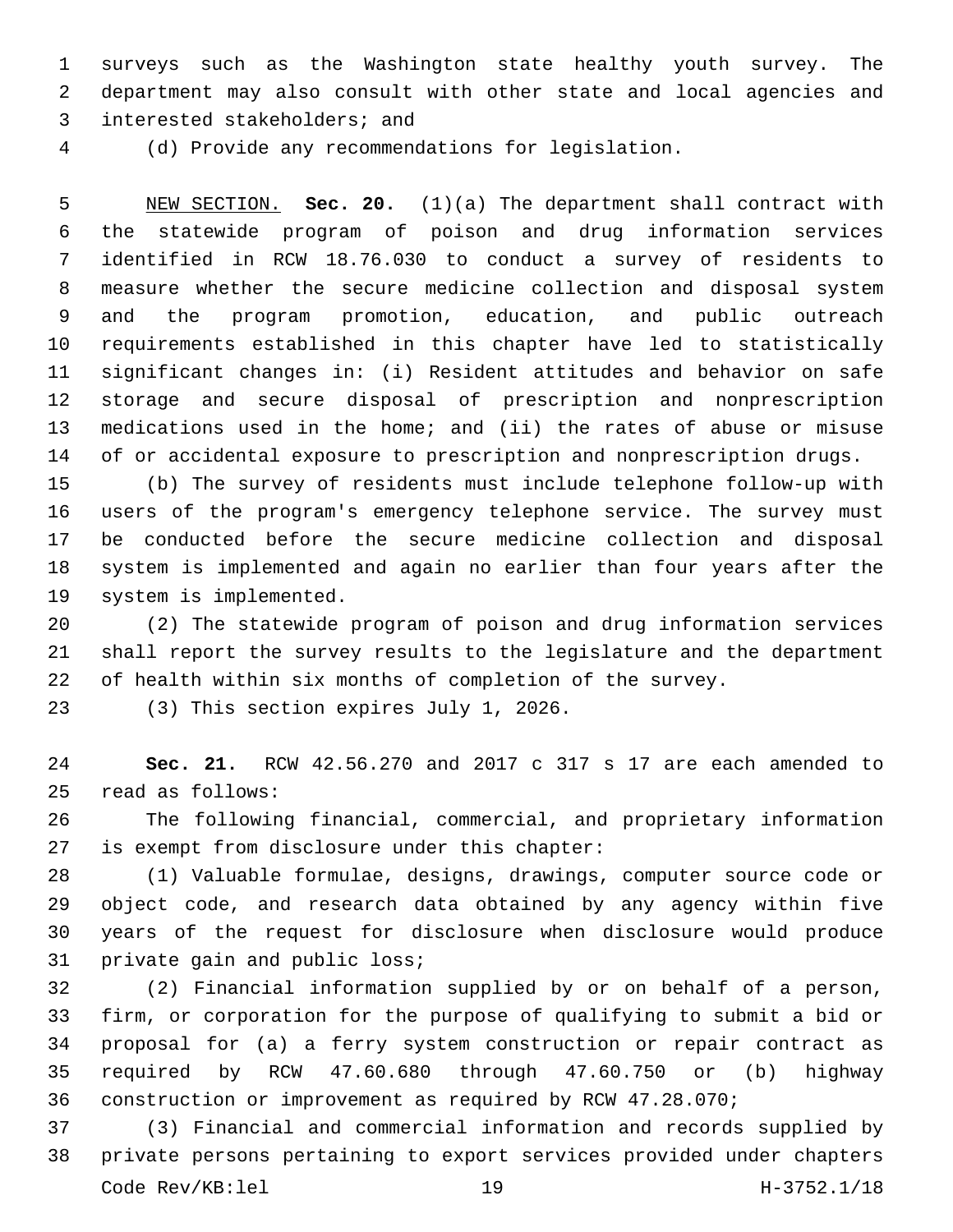43.163 and 53.31 RCW, and by persons pertaining to export projects under RCW 43.23.035;2

 (4) Financial and commercial information and records supplied by businesses or individuals during application for loans or program services provided by chapters 43.325, 43.163, 43.160, 43.330, and 43.168 RCW, or during application for economic development loans or 7 program services provided by any local agency;

 (5) Financial information, business plans, examination reports, and any information produced or obtained in evaluating or examining a business and industrial development corporation organized or seeking 11 certification under chapter 31.24 RCW;

 (6) Financial and commercial information supplied to the state investment board by any person when the information relates to the investment of public trust or retirement funds and when disclosure would result in loss to such funds or in private loss to the 16 providers of this information;

(7) Financial and valuable trade information under RCW 51.36.120;

 (8) Financial, commercial, operations, and technical and research information and data submitted to or obtained by the clean Washington center in applications for, or delivery of, program services under 21 chapter 70.95H RCW;

 (9) Financial and commercial information requested by the public stadium authority from any person or organization that leases or uses the stadium and exhibition center as defined in RCW 36.102.010;

 (10)(a) Financial information, including but not limited to account numbers and values, and other identification numbers supplied by or on behalf of a person, firm, corporation, limited liability company, partnership, or other entity related to an application for a horse racing license submitted pursuant to RCW 67.16.260(1)(b), marijuana producer, processor, or retailer license, liquor license, 31 gambling license, or lottery retail license;

 (b) Internal control documents, independent auditors' reports and financial statements, and supporting documents: (i) Of house-banked social card game licensees required by the gambling commission pursuant to rules adopted under chapter 9.46 RCW; or (ii) submitted by tribes with an approved tribal/state compact for class III gaming;

 (11) Proprietary data, trade secrets, or other information that relates to: (a) A vendor's unique methods of conducting business; (b) data unique to the product or services of the vendor; or (c) determining prices or rates to be charged for services, submitted by Code Rev/KB:lel 20 H-3752.1/18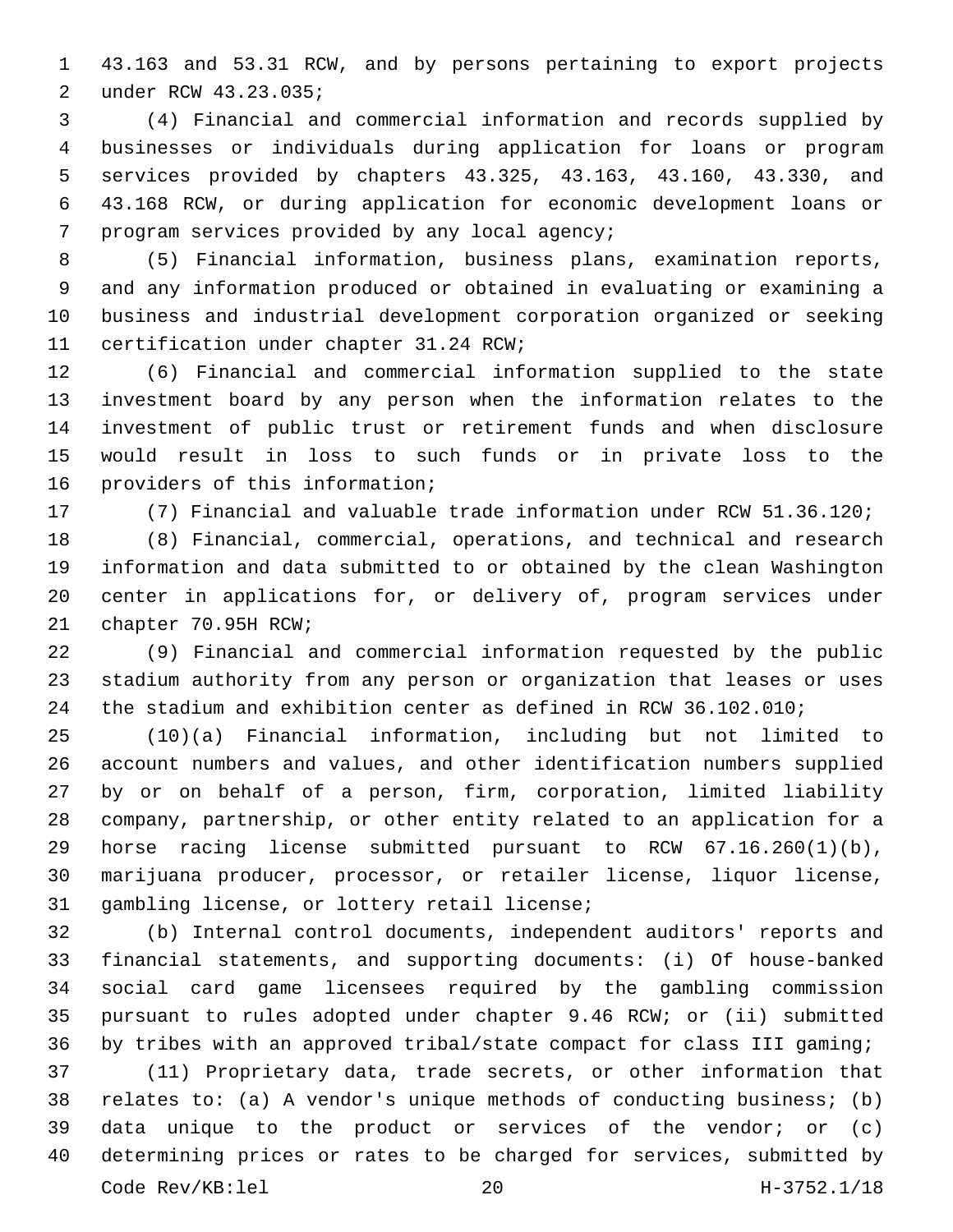any vendor to the department of social and health services for purposes of the development, acquisition, or implementation of state 3 purchased health care as defined in RCW 41.05.011;

 (12)(a) When supplied to and in the records of the department of 5 commerce:

 (i) Financial and proprietary information collected from any person and provided to the department of commerce pursuant to RCW 43.330.050(8); and8

 (ii) Financial or proprietary information collected from any person and provided to the department of commerce or the office of the governor in connection with the siting, recruitment, expansion, retention, or relocation of that person's business and until a siting decision is made, identifying information of any person supplying information under this subsection and the locations being considered for siting, relocation, or expansion of a business;

 (b) When developed by the department of commerce based on information as described in (a)(i) of this subsection, any work 18 product is not exempt from disclosure;

 (c) For the purposes of this subsection, "siting decision" means 20 the decision to acquire or not to acquire a site;

 (d) If there is no written contact for a period of sixty days to the department of commerce from a person connected with siting, recruitment, expansion, retention, or relocation of that person's business, information described in (a)(ii) of this subsection will be 25 available to the public under this chapter;

 (13) Financial and proprietary information submitted to or obtained by the department of ecology or the authority created under chapter 70.95N RCW to implement chapter 70.95N RCW;

 (14) Financial, commercial, operations, and technical and research information and data submitted to or obtained by the life sciences discovery fund authority in applications for, or delivery of, grants under chapter 43.350 RCW, to the extent that such information, if revealed, would reasonably be expected to result in private loss to the providers of this information;

 (15) Financial and commercial information provided as evidence to the department of licensing as required by RCW 19.112.110 or 19.112.120, except information disclosed in aggregate form that does not permit the identification of information related to individual 39 fuel licensees;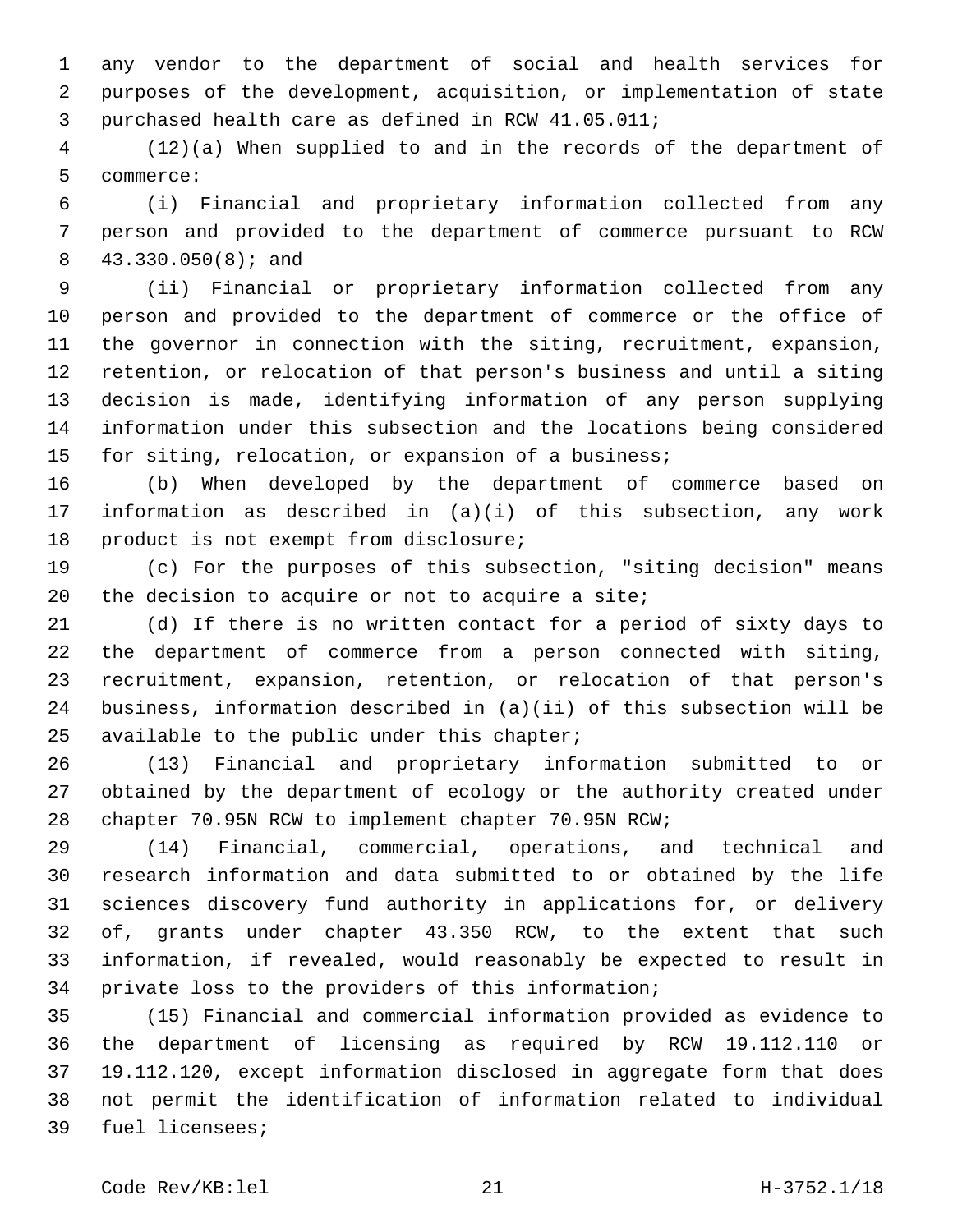(16) Any production records, mineral assessments, and trade secrets submitted by a permit holder, mine operator, or landowner to the department of natural resources under RCW 78.44.085;

 (17)(a) Farm plans developed by conservation districts, unless permission to release the farm plan is granted by the landowner or operator who requested the plan, or the farm plan is used for the 7 application or issuance of a permit;

 (b) Farm plans developed under chapter 90.48 RCW and not under the federal clean water act, 33 U.S.C. Sec. 1251 et seq., are subject 10 to RCW 42.56.610 and 90.64.190;

 (18) Financial, commercial, operations, and technical and research information and data submitted to or obtained by a health sciences and services authority in applications for, or delivery of, grants under RCW 35.104.010 through 35.104.060, to the extent that such information, if revealed, would reasonably be expected to result 16 in private loss to providers of this information;

 (19) Information gathered under chapter 19.85 RCW or RCW 18 34.05.328 that can be identified to a particular business;

 (20) Financial and commercial information submitted to or obtained by the University of Washington, other than information the university is required to disclose under RCW 28B.20.150, when the information relates to investments in private funds, to the extent that such information, if revealed, would reasonably be expected to result in loss to the University of Washington consolidated endowment fund or to result in private loss to the providers of this 26 information;

 (21) Market share data submitted by a manufacturer under RCW 70.95N.190(4);28

 (22) Financial information supplied to the department of financial institutions or to a portal under RCW 21.20.883, when filed by or on behalf of an issuer of securities for the purpose of obtaining the exemption from state securities registration for small securities offerings provided under RCW 21.20.880 or when filed by or on behalf of an investor for the purpose of purchasing such 35 securities;

 (23) Unaggregated or individual notices of a transfer of crude oil that is financial, proprietary, or commercial information, submitted to the department of ecology pursuant to RCW 90.56.565(1)(a), and that is in the possession of the department of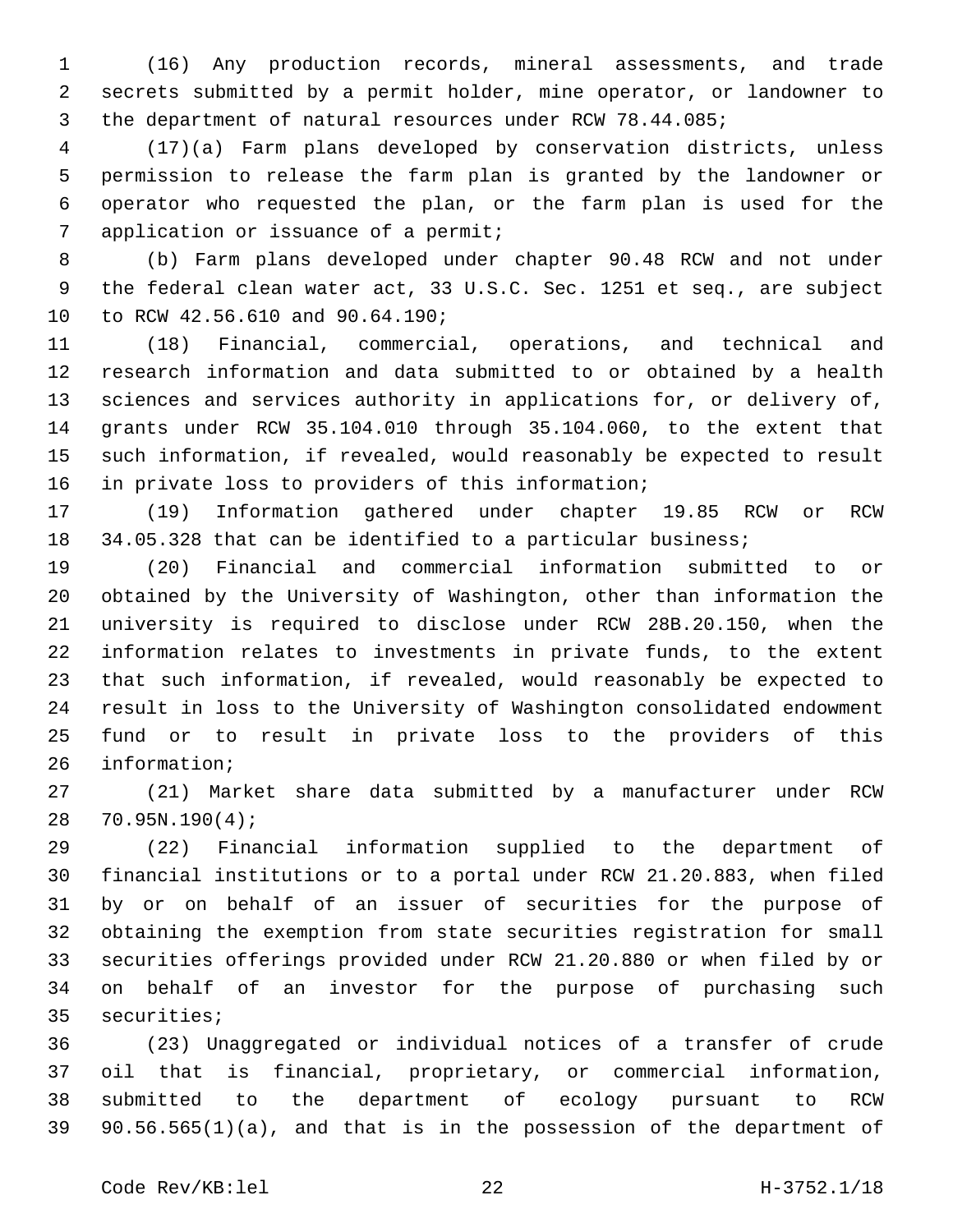ecology or any entity with which the department of ecology has shared 2 the notice pursuant to RCW 90.56.565;

 (24) Financial institution and retirement account information, and building security plan information, supplied to the liquor and cannabis board pursuant to RCW 69.50.325, 69.50.331, 69.50.342, and 69.50.345, when filed by or on behalf of a licensee or prospective licensee for the purpose of obtaining, maintaining, or renewing a license to produce, process, transport, or sell marijuana as allowed 9 under chapter 69.50 RCW;

 (25) Marijuana transport information, vehicle and driver identification data, and account numbers or unique access identifiers issued to private entities for traceability system access, submitted by an individual or business to the liquor and cannabis board under the requirements of RCW 69.50.325, 69.50.331, 69.50.342, and 69.50.345 for the purpose of marijuana product traceability. Disclosure to local, state, and federal officials is not considered 17 public disclosure for purposes of this section;

 (26) Financial and commercial information submitted to or obtained by the retirement board of any city that is responsible for the management of an employees' retirement system pursuant to the authority of chapter 35.39 RCW, when the information relates to investments in private funds, to the extent that such information, if revealed, would reasonably be expected to result in loss to the retirement fund or to result in private loss to the providers of this information except that (a) the names and commitment amounts of the private funds in which retirement funds are invested and (b) the aggregate quarterly performance results for a retirement fund's portfolio of investments in such funds are subject to disclosure;

 (27) Proprietary financial, commercial, operations, and technical and research information and data submitted to or obtained by the liquor and cannabis board in applications for marijuana research licenses under RCW 69.50.372, or in reports submitted by marijuana research licensees in accordance with rules adopted by the liquor and cannabis board under RCW 69.50.372; ((and))

 (28) Trade secrets, technology, proprietary information, and financial considerations contained in any agreements or contracts, entered into by a licensed marijuana business under RCW 69.50.395, which may be submitted to or obtained by the state liquor and 39 cannabis board<sub>i</sub> and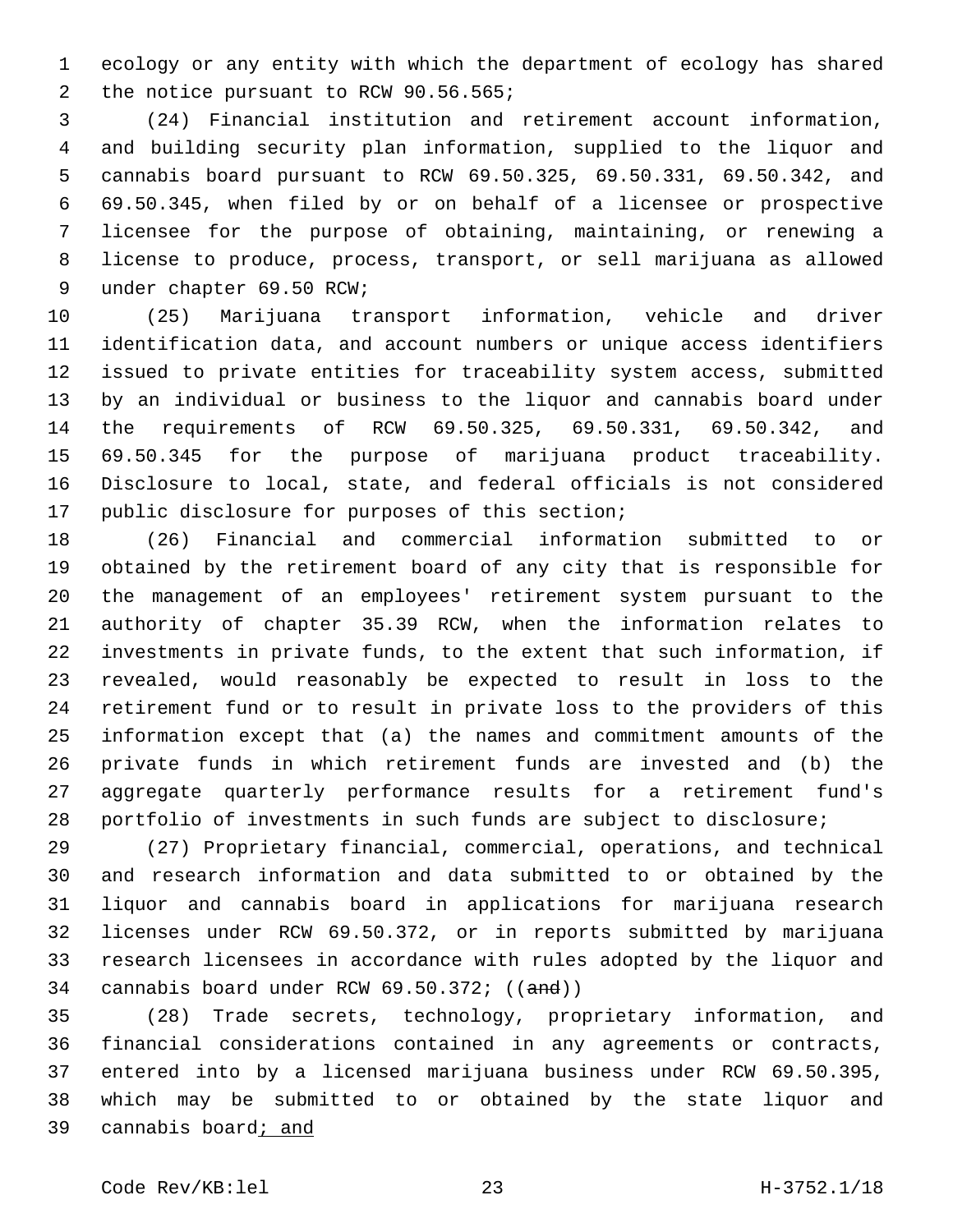(29) Proprietary information filed with the department of health under chapter 69.--- RCW (the new chapter created in section 25 of 3 this act).

 **Sec. 22.** RCW 69.41.030 and 2016 c 148 s 11 are each amended to 5 read as follows:

 (1) It shall be unlawful for any person to sell, deliver, or possess any legend drug except upon the order or prescription of a physician under chapter 18.71 RCW, an osteopathic physician and surgeon under chapter 18.57 RCW, an optometrist licensed under chapter 18.53 RCW who is certified by the optometry board under RCW 18.53.010, a dentist under chapter 18.32 RCW, a podiatric physician and surgeon under chapter 18.22 RCW, a veterinarian under chapter 18.92 RCW, a commissioned medical or dental officer in the United States armed forces or public health service in the discharge of his or her official duties, a duly licensed physician or dentist employed by the veterans administration in the discharge of his or her official duties, a registered nurse or advanced registered nurse practitioner under chapter 18.79 RCW when authorized by the nursing care quality assurance commission, a pharmacist licensed under chapter 18.64 RCW to the extent permitted by drug therapy guidelines or protocols established under RCW 18.64.011 and authorized by the commission and approved by a practitioner authorized to prescribe drugs, an osteopathic physician assistant under chapter 18.57A RCW when authorized by the board of osteopathic medicine and surgery, a physician assistant under chapter 18.71A RCW when authorized by the medical quality assurance commission, or any of the following professionals in any province of Canada that shares a common border with the state of Washington or in any state of the United States: A physician licensed to practice medicine and surgery or a physician licensed to practice osteopathic medicine and surgery, a dentist licensed to practice dentistry, a podiatric physician and surgeon licensed to practice podiatric medicine and surgery, a licensed advanced registered nurse practitioner, a licensed physician assistant, a licensed osteopathic physician assistant, or a veterinarian licensed to practice veterinary medicine: PROVIDED, HOWEVER, That the above provisions shall not apply to sale, delivery, or possession by drug wholesalers or drug manufacturers, or their agents or employees, or to any practitioner acting within the scope of his or her license, or to a common or contract carrier or Code Rev/KB:lel 24 H-3752.1/18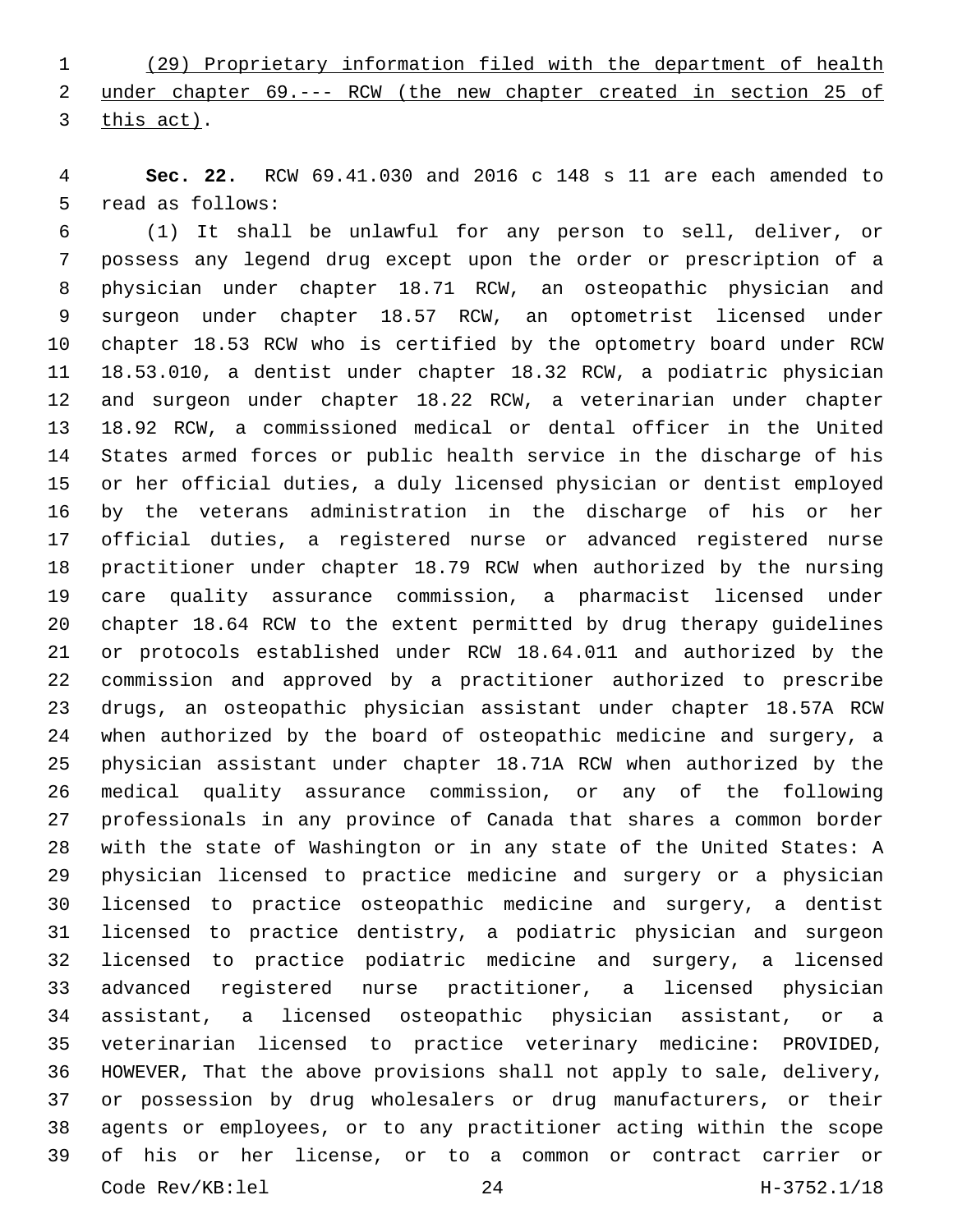warehouse operator, or any employee thereof, whose possession of any legend drug is in the usual course of business or employment: PROVIDED FURTHER, That nothing in this chapter or chapter 18.64 RCW shall prevent a family planning clinic that is under contract with the health care authority from selling, delivering, possessing, and dispensing commercially prepackaged oral contraceptives prescribed by authorized, licensed health care practitioners: PROVIDED FURTHER, That nothing in this chapter prohibits possession or delivery of legend drugs by an authorized collector or other person participating in the operation of a drug take-back program authorized in chapter 69.--- RCW (the new chapter created in section 25 of this act).

 (2)(a) A violation of this section involving the sale, delivery, or possession with intent to sell or deliver is a class B felony 14 punishable according to chapter 9A.20 RCW.

 (b) A violation of this section involving possession is a 16 misdemeanor.

 NEW SECTION. **Sec. 23.** A new section is added to chapter 69.50 18 RCW to read as follows:

 It is not a violation of this chapter to possess or deliver a controlled substance in compliance with chapter 69.--- RCW (the new 21 chapter created in section 25 of this act).

 NEW SECTION. **Sec. 24.** A new section is added to chapter 70.95 23 RCW to read as follows:

 An authorized collector regulated under chapter 69.--- RCW (the new chapter created in section 25 of this act) is not required to obtain a permit under RCW 70.95.170 unless the authorized collector is required to obtain a permit under RCW 70.95.170 as a consequence of activities that are not directly associated with the collection facility's activities under chapter 69.--- RCW (the new chapter 30 created in section 25 of this act).

 NEW SECTION. **Sec. 25.** Sections 2 through 20 of this act constitute a new chapter in Title 69 RCW."

33 Correct the title.